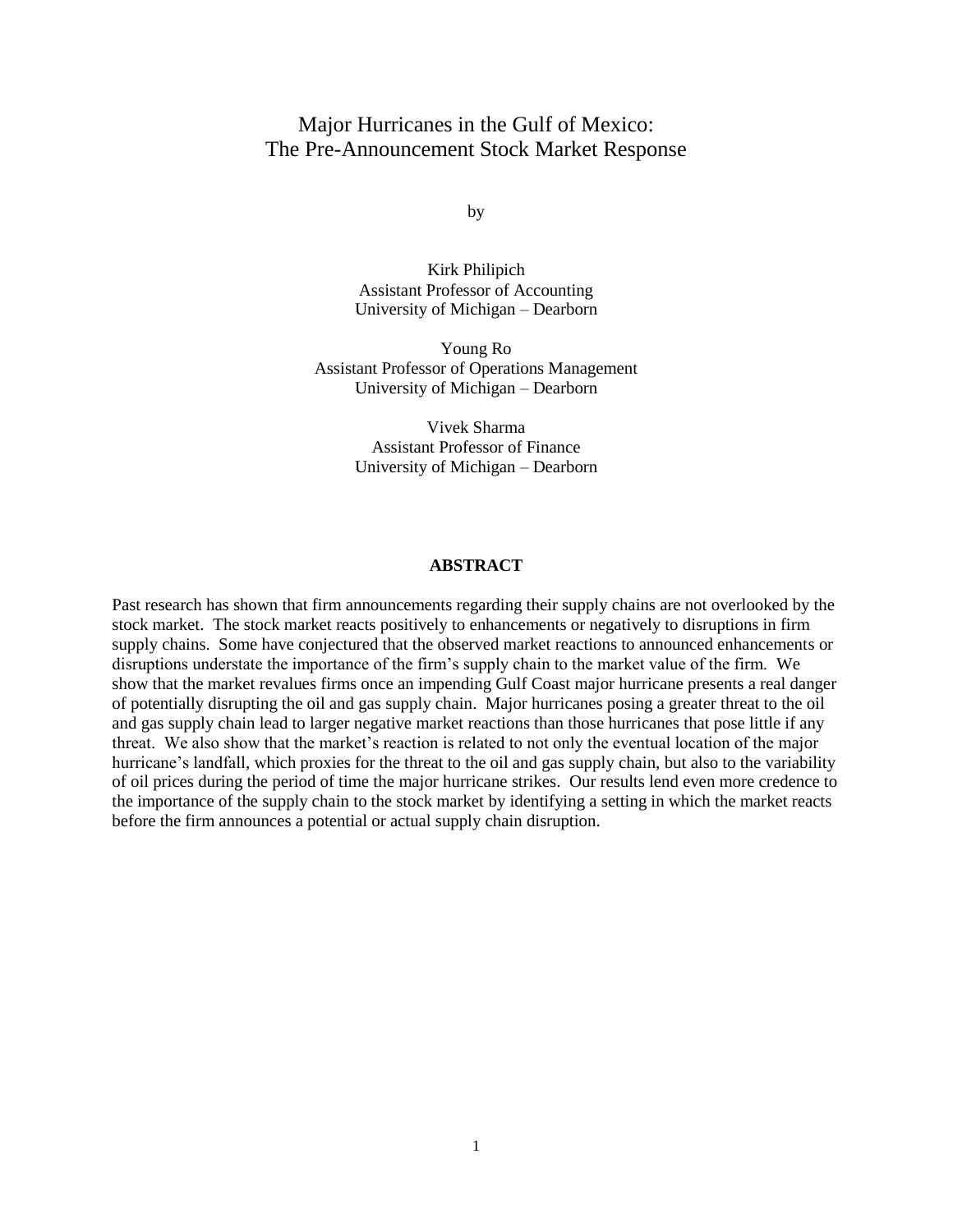### **1. Introduction**

The primary goal of this research is to provide additional empirical evidence on the importance of the firm"s supply chain to the firm"s stakeholders. Obviously, the entire supply chain, beginning with the acquisition of raw material and labor and ending with the sale and delivery of final products, is the value creation process through which all stakeholders are enriched. Our focus in this research is on the equity investor and how potential disruptions to the supply chain or disruptions that are in progress, yet go unannounced by firm management, may negatively impact equity investors.

Prior research shows that announcements of supply chain disruptions negatively impact firm performance (Hendricks and Singhal 2005a), negatively impact stock prices at the time of the disruption is announced (Hendricks and Singhal 2003), and may signal long-term underperforming stocks as well (Hendricks and Singhal 2005b). Certainly, once a firm announces difficulties with its value creation process the market will immediately estimate the negative impact this has on the firm"s ability to generate future cash flows and negatively impact stock prices. Our focus is not on firm announced disruptions to the supply chain but rather to determine if the stock market, through other means, is aware of possible supply disruptions even before firm announcements of supply chain disruptions are forthcoming. We show that the stock market is even more concerned with disruptions to the supply chain than previous research has been able to document by showing the market reacts to yet to be announced potential or currently occurring disruptions to the supply chain.

Specifically, we examine the stock market's reaction to major hurricanes on oil and gas firms with operations in the Gulf Coast region. The delivery of oil and gas is certainly critical to the entire U.S. economy and so it is not surprising that oil and gas firms are closely monitored by financial analysts and the existence of major hurricanes in the Gulf region is also well publicized and thus, well-known by stock market participants. Thus, market participants may impound into stock prices the likelihood that major hurricanes will impact the supply chain of oil and gas firms before these firms experience actual damage that cause disruptions to their supply chain, much less before announcements of disruptions are made by these firms.

We select a sample of oil and gas firms with operations (drilling platforms, terminals, pipelines, and/or onshore refineries) in the Gulf Coast region and use the twenty-one major hurricanes occurring between 1961 and 2005 that came ashore on the entire Gulf Coast, Brownsville, Texas to the Gulf Coast of Florida, as our events of interest. We use the eventual landfall location as a proxy for the possible or perceived threat to, or disruption in, the supply chain. Using the day each hurricane came ashore as day (0) in an event study, we find significant negative abnormal returns for one day prior to landfall, day (-1), and for the accumulated abnormal returns for the day prior to and the day of landfall, days (-1, 0) for those hurricanes that posed a threat to the oil and gas supply chain. The results seem to indicate that the stock market reacts to the threat posed by these hurricanes even though the firms have remained silent. The observed reaction occurs before firms announce disruptions to their supply chain and the day (-1) reaction could also indicate that the market anticipates supply chain disruptions that may or may not actually occur. Finally, we show that not only are the timing of the hurricane, the day of the week that the hurricanes reaches land, and its landfall location important variables to the stock market's reaction, and following past research regarding the impact of the volatility of oil prices on stock prices, we show that oil price volatility at the time of the hurricane also significantly impacts the stock market"s reaction.

The next section discusses major hurricanes and attempts to develop an *a priori* prediction of the timing and direction of the stock market"s reaction to these storms. Section 3 describes our sampling procedures. Section 4 develops the event study methodology employed and presents the empirical results. The final section summarizes the paper.

## **2. Hurricane Events and the Timing of the Market's Reaction**

Hurricanes are classified according to the Saffir-Simpson Hurricane Scale which uses a 1-5 rating (1 being the least intense and 5 being the most intense hurricanes) based on the hurricane's present intensity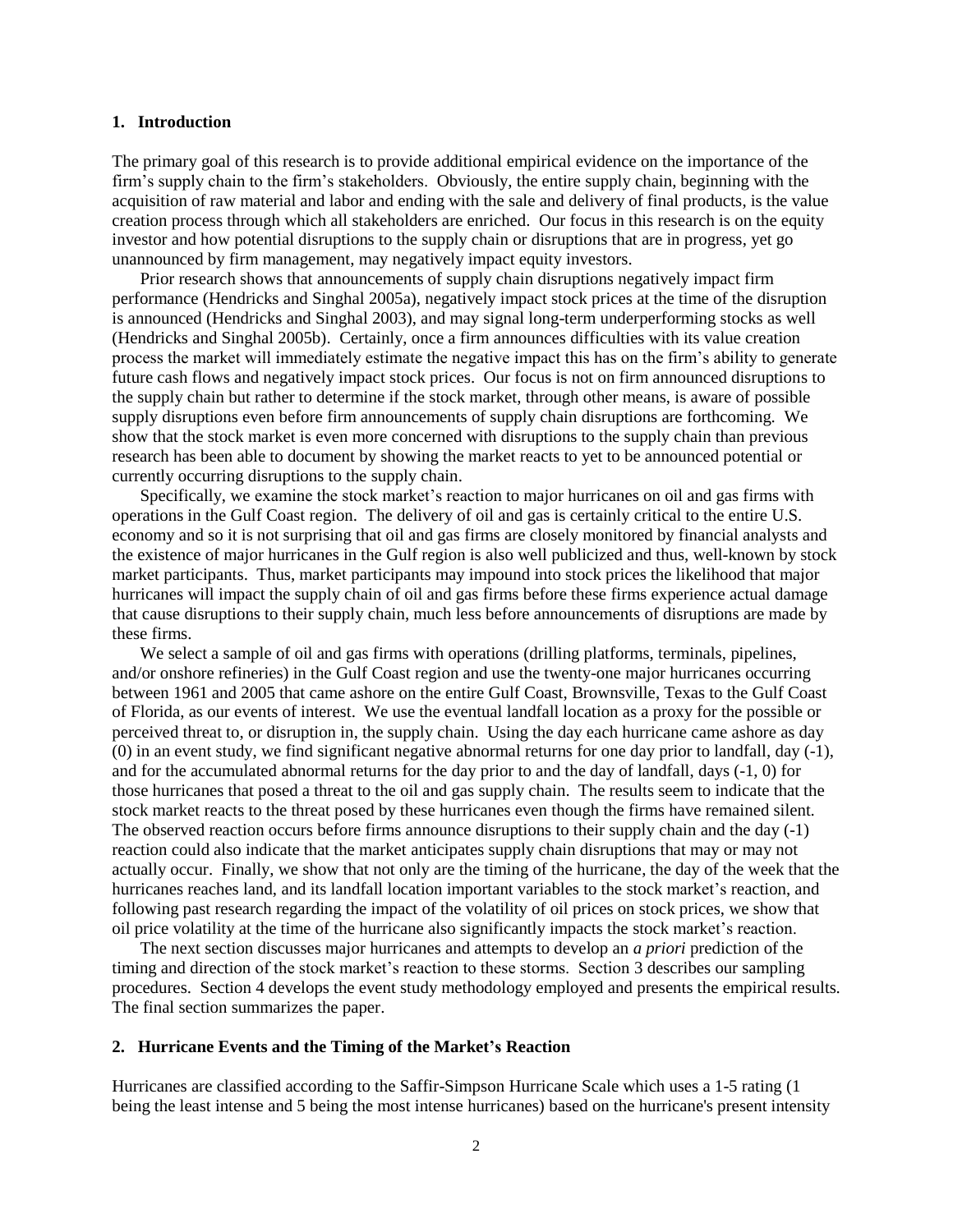(http://www.nhc.noaa.gov/aboutsshs.shtml). Wind speed is the primary factor that differentiates the expected damage from different category hurricanes. Hurricanes rated as category 3 and higher are considered to be major hurricanes by the National Hurricane Center (NHC) because of the extensive and usually widespread damage inflicted by these hurricanes. The stock market's awareness of and reaction to the potential impact of major hurricanes on the oil and gas supply chain is the subject of our study.

A hurricane"s category can change substantially in a matter of hours because hurricane wind speeds are constantly changing. For example, in 2005 Hurricane Katrina was a category 5 hurricane over the central Gulf of Mexico. However, in less than two days it had weakened to a category 3 by the time it reached land near New Orleans (Knabb et al. 2006). In order to objectively select a sample of major hurricanes we selected only those Gulf Coast hurricanes that were rated as category 3 or higher at landfall since 1961 when daily CRSP data becomes available.

A chronological list of all major hurricanes to come ashore between the west coast of the Florida peninsula and Brownsville, Texas since 1961 can be found on Table 1.<sup>1</sup> As Table 1 shows, only one of these twenty-one major hurricanes, Camille, came ashore on the Gulf Coast as a category 5 hurricane. Three came ashore as category 4 hurricanes, Carla, Charley, and Ivan. The remaining eighteen major hurricanes came ashore as category 3 hurricanes.

Table 1 details and Figure 1 shows the approximate landfall for these twenty-one hurricanes. Sixteen of these major hurricanes came ashore within the Corpus Christi to Apalachicola corridor (hereby referred to as the oil and gas corridor). It is this corridor which contains a preponderance of both onshore and offshore Gulf Coast oil and gas supply chain facilities.<sup>2</sup> The remaining five of these major hurricanes came ashore either south of Corpus Christi or on the west coast of the Florida peninsula where far fewer, if any, oil and gas supply chain facilities exist.

In order to form an *a priori* prediction of when the stock market may react to an impending oil and gas supply chain disruption due to a major hurricane threat, we examined the historical record of the NHC's historical error rates for predictions of tropical cyclone intensity and tracks.<sup>3</sup> In terms of predicting storm intensity, the official NHC forecast error rate changed very little over the 1990 to 2005 time period (Franklin 2006), with 2005 being the last year in which a category 3 hurricane or higher came ashore on the Gulf Coast. The approximate sixteen-year average of yearly error rates over this time period for 24, 48, and 72 hours before landfall forecasts of storm intensity at landfall were, respectively, 10, 16, and 19 knots. Since the average range of wind speeds for category 1-4 hurricanes is approximately 18 knots, the NHC forecasts of the severity of the impending storm was usually within plus or minus one category 72 hours before landfall. Thus, it seems the NHC provided a reasonably accurate forecast of the type of tropical cyclone to be expecting as early as 72 hours before landfall.

Forecasting the storm track appears to be more difficult.<sup>4</sup> As of 2005, the 2004 storm track predictions yielded the smallest yearly errors in NHC forecasts of the storm track for 24, 48, and 72 hours before landfall (Franklin 2006). For 2004, the approximate average 24, 48, and 72 hours before landfall errors were respectively, 60, 100, and 160 nautical miles. To put these error rates in perspective, the average error in these best ever NHC 72 hour ahead forecasts is approximately 33% of the distance between Corpus Christi and Apalachicola, our oil and gas corridor. Likewise, the average error in the best ever 48 hour before landfall storm track forecasts is approximately 25% of the distance between Corpus Christi and Apalachicola. Thus, a storm thought to be coming ashore at Galveston 48 hours

 $\overline{a}$ 

 $1$  The primary source of information concerning the hurricanes in our study (i.e. landfalls and category at landfall) is the National Hurricane Center"s archive for hurricane seasons and can be found at http://www.nhc.noaa.gov/pastall.shtml.

<sup>&</sup>lt;sup>2</sup> Se[e http://www.gomr.mms.gov/homepg/lsesale/visual1.pdf](http://www.gomr.mms.gov/homepg/lsesale/visual1.pdf) for details of the Gulf coast oil and gas lease areas and the location of both onshore and offshore oil and gas facilities.

<sup>&</sup>lt;sup>3</sup> Tropical cyclones include not only hurricanes, categories 1-5, but also tropical storms and tropical depressions. In all, there are seven types of tropical cyclones.

<sup>&</sup>lt;sup>4</sup> The NHC forecasts the expected track of a storm by connecting forecasts of the storm's position at 12 hour increments.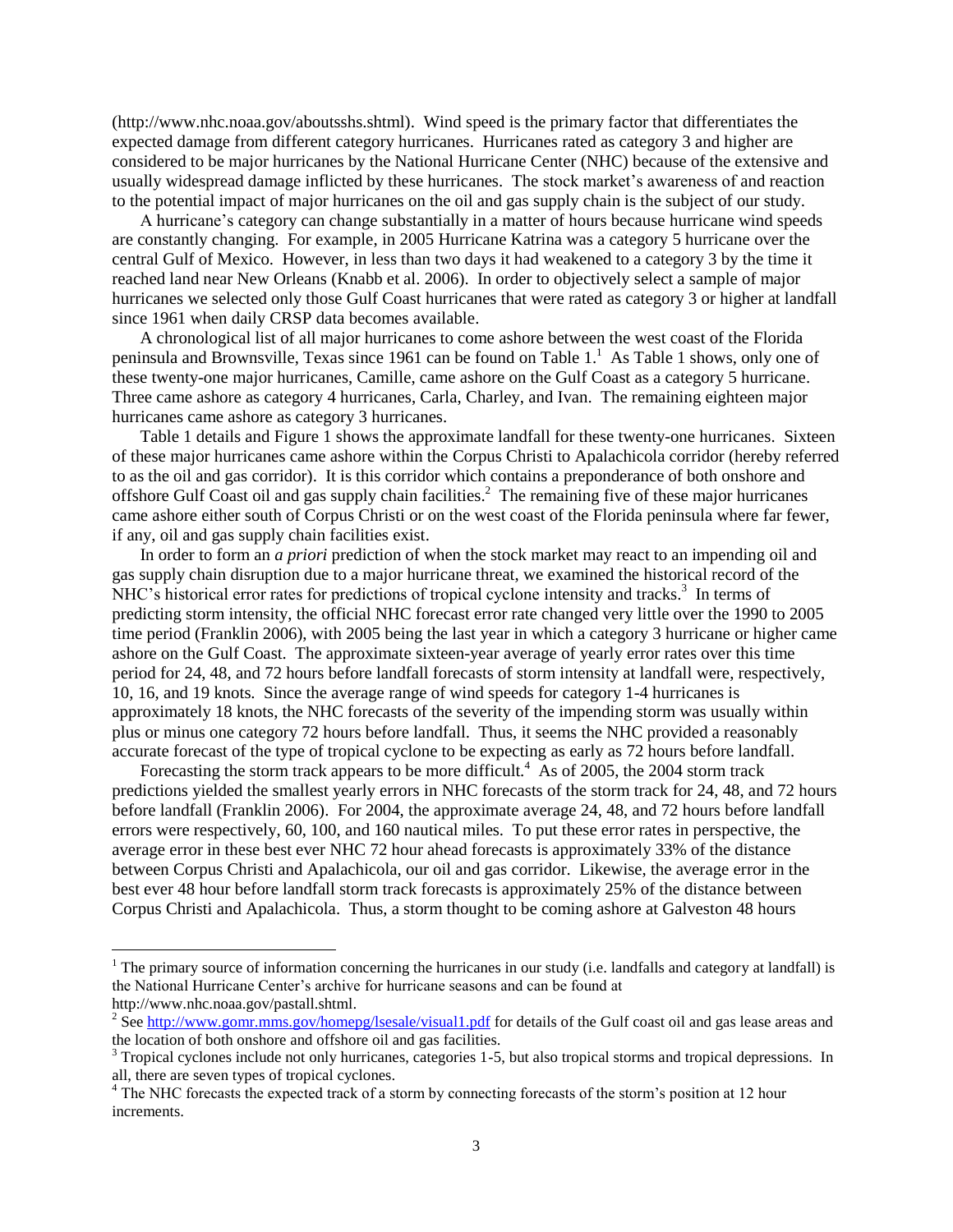before landfall, could, in fact, eventually not endanger Galveston at all. This is exactly what occurred with Hurricane Rita in 2005. Evacuation of Galveston began 48 hours before landfall, deaths ensued during the evacuation, and Hurricane Rita never endangered Galveston as it came ashore far to the north and east of Galveston (Gall and Parsons 2006).

Regnier (2008) provides additional evidence of the short lead times in accurate predictions of hurricane storm tracks and eventual landfalls. She reports that for all hurricanes striking both Galveston and New Orleans from 1950-2005, there was less than 48 hour notice of these strikes 77% of the time. Thus, precise storm track and landfall locations are not available until the storm danger is quite imminent in a vast majority of cases. Primarily due to the difficulty in predicting the exact track of a tropical cyclone, and to a lesser extent the possible error in forecasting storm intensity, we anticipate any market reaction due to an impending threat to the oil and gas supply chain should be observed very close to the date of landfall, day (0), perhaps no sooner than 24 hours before landfall, day (-1).

### **3. Oil and Gas Firm Sample Selection**

 $\overline{a}$ 

In selecting a sample of oil and gas firms, the overriding concern is that all sample firms have some supply chain presence in the Gulf Coast region. The number of events, twenty-one, severely limits our ability to rely on randomization to filter out noise which could be introduced by selecting oil and gas firms without a supply chain presence in the Gulf Coast region because a Gulf Coast hurricane would not threaten their supply chain. Additionally, previous research on inter-firm information transfers might suggest that in some situations firms without Gulf Coast supply chain facilities could, in fact, benefit from a threat to their competitors" Gulf Coast supply chain (Lang and Stulz 1992 and Laux et al. 1998).

To eliminate, or at least reduce these possibilities, all sample firms are investigated to ensure they have in place drilling platforms, pipelines, terminals, and/or onshore refineries in the Gulf Coast region. Ensuring this Gulf Coast presence involves careful scrutiny of firm annual reports, firm histories gathered from firm websites, and other historical documentation. Some mention of Gulf Coast facilities have to be identified in order for the oil and gas firm to be included in our sample. If any doubt exists as to whether the firm had Gulf Coast facilities, then the firm is excluded from the sample. We attempt to insure that facilities are present in the Gulf Coast region for all hurricanes because our time period extends over forty years. If, however, it is impossible to verify that facilities were present in the Gulf Coast region for any of our sample firms for any of the hurricanes we examine, then this could potentially weaken our results.

The initial sample is comprised of all oil and gas firms identified by the NYSE as being "integrated oil and gas firms." We chose this initial sample believing that this classification gives the greatest chance of identifying oil and gas firms with some supply chain presence in the Gulf Coast region. Next, the initial sample is expanded using firms with an SIC industry classification of "petroleum refining," as reported by CRSP. A substantial intersection of firms exists between these groups, NYSE defined "integrated oil and gas firms" and CRSP defined "petroleum refining firms," primarily due to the fact that many of the firms defined by CRSP as "petroleum refining" were later merged into the firms defined by the NYSE as being "integrated oil and gas firms."

Each firm in this initial sample is checked, as previously discussed, to insure that all remaining sample firms have verifiable oil and gas supply chain facilities in the Gulf Coast region.<sup>5</sup> The number of firms in the portfolio for each major hurricane is reported on Table 1; the number of firms in each portfolio decreases over time. This decrease is primarily driven by merger activity within the oil and gas industry.

As an indication of how closely monitored the oil and gas firms in our sample are by the market, we calculate average number of analysts" earnings forecasts reported by IBES for each month that a major hurricane occurred since 1976, the year in which IBES analyst data becomes available. We found on

<sup>&</sup>lt;sup>5</sup> Examples of firms that were eliminated during sample selection include China Petroleum & Chemical Corporation, Petro-Canada, and Ecopetrol S.A. from the NYSE listing of integrated oil and gas firms and Quaker State Corporation (known for refining Pennsylvania crude oil) from the CRSP petroleum refining industry classification.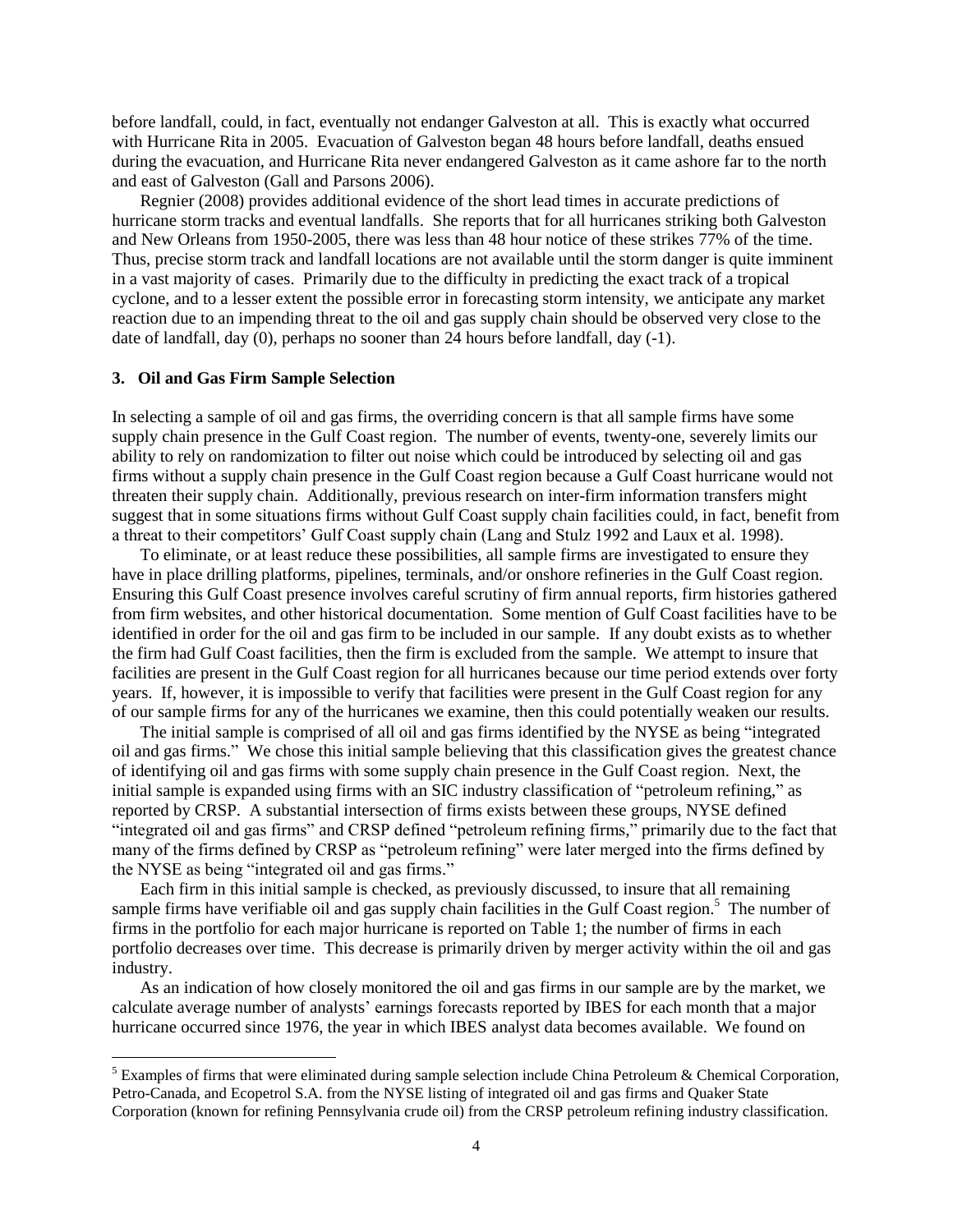average, 20.5 analysts" earnings forecasts for each firm in our sample. For all firms covered by IBES, the firm average is 6.3. Thus, on average our sample firms have more than three times the number of analysts producing earnings forecasts than for the average firm covered by IBES, indicating a significant level of interest in the oil and gas firms appearing in our sample.

Since our primary interest is in determining if the market reacts to a perceived or possibly impending oil and gas supply chain disruption prior to a firm announcement of any supply disruption, we examined *The Wall Street Journal Index* for firm announcements prior to the landfall date of each hurricane in order to ensure that all firms in the sample for each hurricane made no announcements related to the impending hurricane prior to landfall. We found no firm announcements regarding the hurricanes prior to these landfall dates. This leads us to believe that any market reaction identified before these major hurricanes reached land, our day (0), is due to: (1) the close monitoring by the market that these firms are subject to, and (2) common knowledge of the existence of a possible major hurricane threat to these firms' supply chains.

## **4. Methodology and Results**

We gather daily returns from CRSP for our portfolio of oil and gas firms for each hurricane event. For each portfolio both market model abnormal returns and market adjusted abnormal returns are calculated. In order to estimate  $\beta$  for each firm i, we use 255 daily returns, all of which are before the holding period in order to maintain independence between the estimation period for  $\beta$  and the holding period.  $\beta_i$  is estimated using a value-weighted measure of the market return  $(r_{mt})$  and each firm i's daily return is as follows:

$$
r_{it} = \alpha + \beta_i(r_{mt}) + \varepsilon_{it} \tag{1}
$$

Firm i's daily market model abnormal return  $(MAR_{it})$  for day t is defined as the difference between its actual return for day t  $(r_{ii})$  and the  $\beta$ -weighted return on the value-weighted market portfolio for that day  $(r<sub>mt</sub>)$  and can be expressed as:

$$
MAR_{it} = r_{it} - \beta_i(r_{mt})
$$
 (2)

The individual firm  $\text{MAR}_{\text{it}}$ 's are then averaged across all firms in the portfolio yielding portfolio-level market model abnormal returns. Firm i's daily market adjusted abnormal returns (AAR<sub>it</sub>) are calculated by assuming all  $\beta s$  equal one. Thus, equation (2) becomes:

$$
AAR_{it} = r_{it} - r_{mt} \tag{3}
$$

To create portfolio-level market adjusted abnormal returns, the individual firm AAR<sub>it</sub>'s are averaged as before.

The portfolio average  $\beta$  for each hurricane is shown on Table 1. These average  $\beta s$  range from a low of 0.47 for Hurricane Bret to a high of 1.59 for Hurricane Allen. We expect the oil and gas firms in our sample to be, on average, less risky than the market as a whole, as characterized by the fact that we find average  $\beta$  estimates for thirteen of our portfolios to be less than one. However, there are eight portfolio average  $\beta$ s above one. Even after excluding the largest observed average  $\beta$  (because it appears to be an obvious outlier) the range is still quite large,  $0.68$  (1.15 – 0.47). This range of  $\beta$ s could indicate that controlling for systematic risk may be important if we are to identify significant abnormal returns.

It is certainly possible that the stock market is more aware of and/or interested in hurricanes with expected storm tracks that have the potential to be more disruptive to the oil and gas supply chain. Because the availability of expected storm track information over such an extended period, 1961-2005, is unknown, we choose to proxy for this with the actual landfall location of each hurricane. We examine two landfall possibilities because those hurricanes reaching land where more oil and gas supply chain facilities exist may be more disruptive to the supply chain and thus, the market's reaction could easily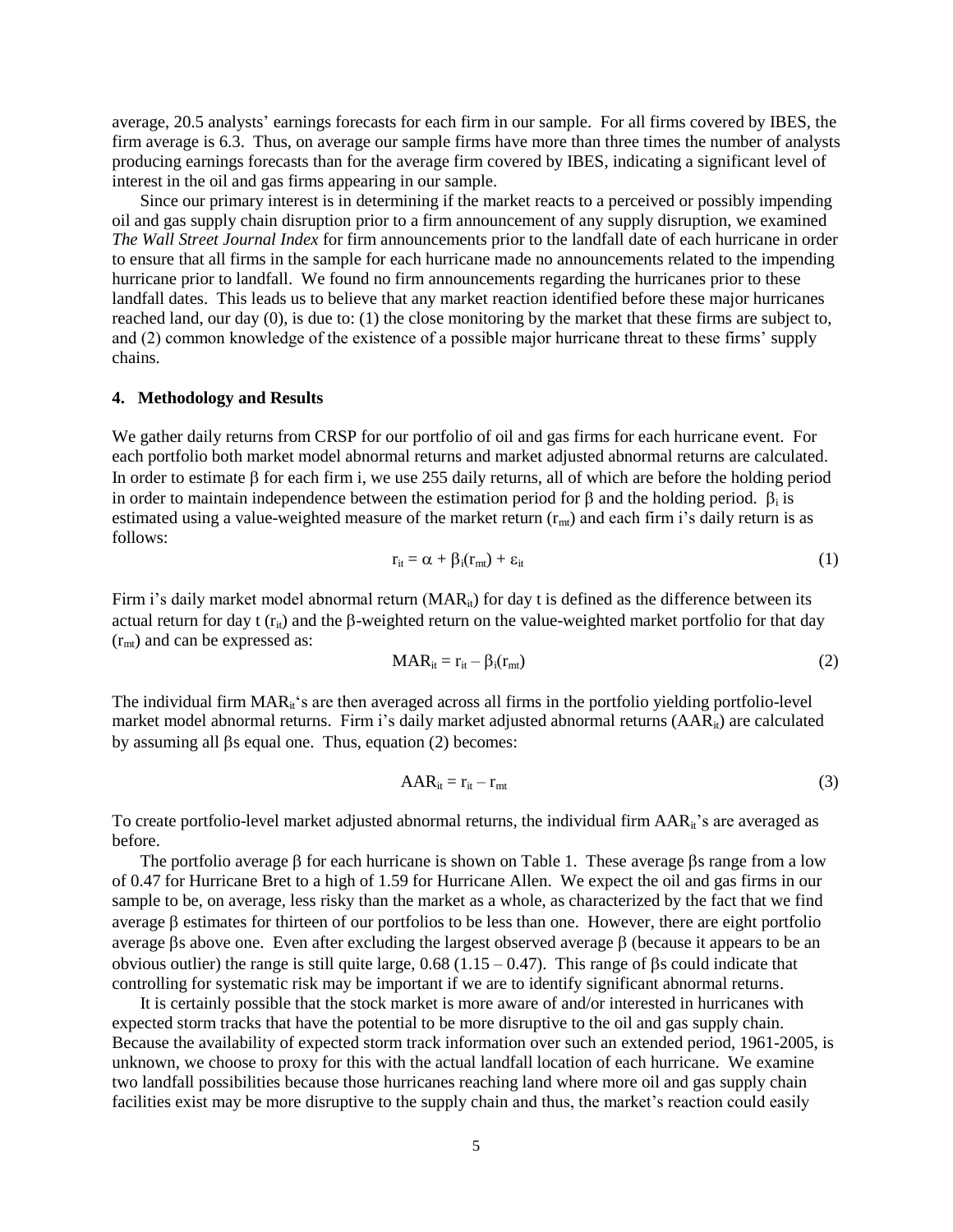vary depending upon the landfall location. The two landfall possibilities used in the analysis are: (1) the Corpus Christi to Apalachicola corridor (the oil and gas corridor), and (2) the two areas outside the oil and gas corridor, south of Corpus Christi and along the west coast of the Florida peninsula or south of Apalachicola (referred to as outside the corridor). Figure 1 provides a map illustrating the location of the preponderance of the U.S. Gulf Coast oil and gas facilities as well as the landfall location for the twentyone major hurricanes.

### **4.1. Significance of Abnormal Returns**

Table 2 reports both the mean percentage market model abnormal returns and the mean percentage market adjusted abnormal returns for three days prior to landfall through three days after landfall as well as various accumulation windows around the day of landfall. Because of the small number of hurricane events, we use Wilcoxon sign rank tests (median tests) to test the abnormal returns reported in Table 2 for significance. We choose the day of landfall as day (0) because it represents the only common point for all of the hurricanes. Several of the hurricanes began as storms and tropical storms in the Gulf, some very close to or in the oil and gas corridor. Other hurricanes began as storms off the coast of Africa, entered the Caribbean as hurricanes and eventually entered the Gulf coming ashore on the U.S. Gulf Coast. Some of these hurricanes "stalled" in the Gulf, gained strength, and then came ashore. Because of differences in how each hurricane originated and differences in each hurricanes behavior once in the Gulf, the number of days each hurricane is present in the Gulf varies significantly (see Table 1). Thus, the only reliable common point to use as day (0) would seem to be the date of landfall.

Panel A of Table 2 reports the abnormal returns for all twenty-one hurricanes. None of the individual days" abnormal returns show any significance nor do any of the abnormal returns for any of the accumulation windows. This finding could be due to several factors that could be confounding the reported abnormal returns. First and foremost, perhaps the market never foresaw a threat to the oil and gas production facilities for those hurricanes with landfalls outside the oil and gas corridor because these hurricanes never approached the primary oil and gas production region. Secondly, perhaps there are other sources of "noise" that make the detection of significant abnormal returns difficult.

**4.1.1. Potential Effects of Confounding Factors.** During our examination of *The Wall Street Journal Index* for firm announcements prior to each hurricane"s landfall, we discover that immediately prior to landfall for two of the major hurricanes with landfalls within the oil and gas corridor (Hurricanes Alicia and Opal) stories appeared in *The Wall Street Journal* pertaining to the oil and gas industry as a whole. On October 3, 1995, the day before Hurricane Opal's landfall, a story appeared in the Wall Street Journal entitled, "Oil Companies are Expected to Post Gains --- Quarterly Operating Profits Rise 20%, Analysts Say, Despite Chemical Woes" (Goldsmith 1995). This story reported that analysts were expecting increased quarterly earnings for four of our twenty-one sample firms. The story also reported that an additional five of our sample firms were expected to have increases in their profits over the prior year. For the day of the story, the day before Opal"s landfall we observe a market adjusted return abnormal return of 1.44% and a market model abnormal return of 1.18%.

On August 15, 1983, the day Hurricane Alicia entered the Gulf, a story appeared in *The Wall Street Journal* entitled, "Analysts See Rise in Earnings for Oil Industry, But Split Over Which Sectors to Recommend" (Winans 1983). The story stated, "Analysts who liked the oil stocks last winter and spring still believe that oil prices will remain stable and that the industry should begin showing healthier profits this quarter as general economic activity picks up." Also, the story reported one analyst recommending two of our twenty-one sample firms. With respect to oil stocks, this analyst also stated, "We see some sells in the major domestics if stock prices strengthen, as we expect, in the coming weeks and months." We observe a two-day market adjusted abnormal return of 3.19% and a two-day market model abnormal return of 3.56%.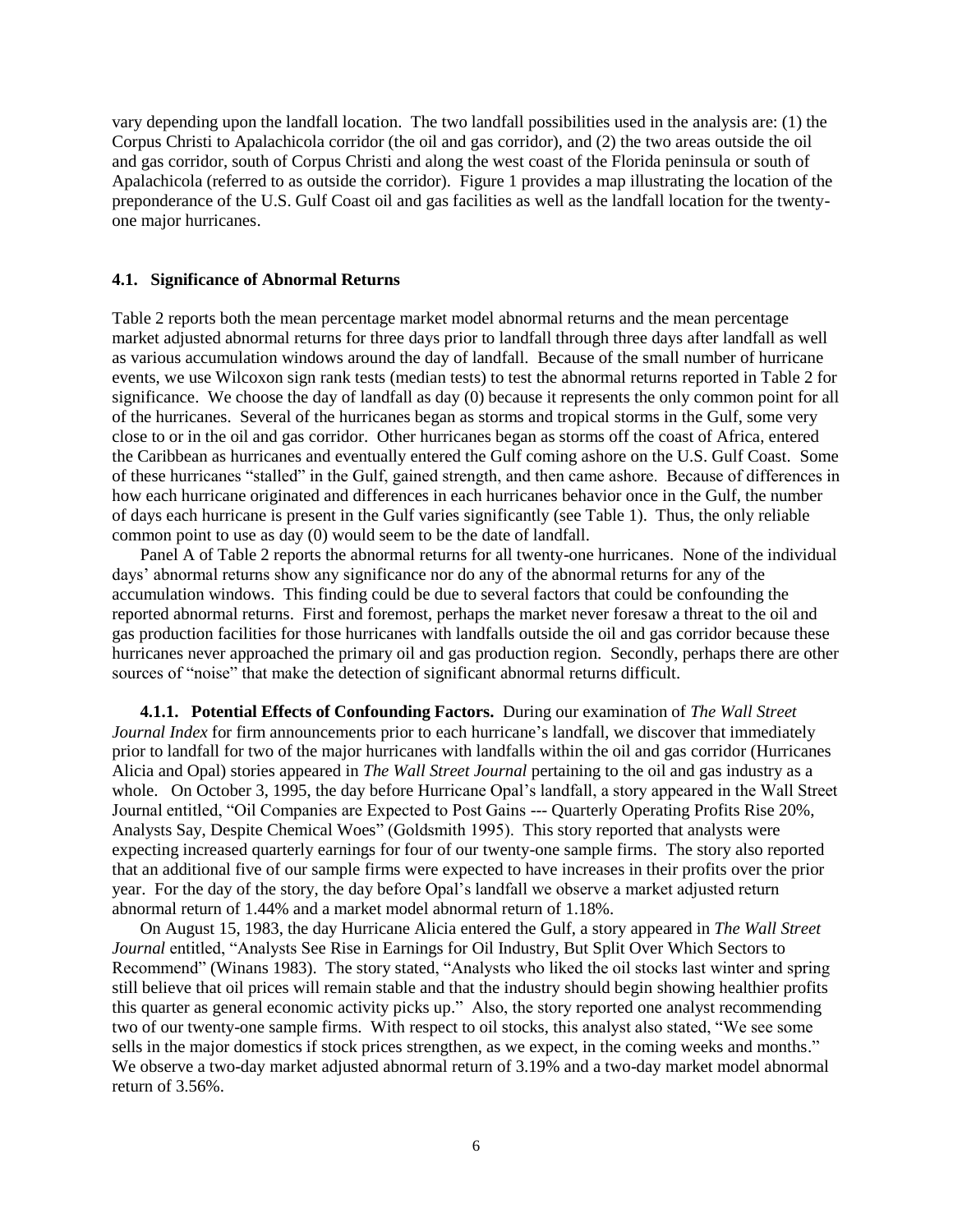Obviously, these reports forecasting substantial increases in profits throughout the entire industry, and the corresponding market reaction, may preempt any impact due to the impending hurricane. In an effort to reduce the noise in our abnormal returns due to these two stories, we initially eliminate these two hurricanes because of these major confounding effects. Therefore, this limits our usable sample of hurricanes coming ashore within the oil and gas corridor to fourteen for our Wilcoxon tests.

Another potential source of noise in our abnormal returns is the day of the week that the hurricane reached land. If, for example, the hurricane had a Monday landfall, then the actual day (-1) is Sunday. However, in the results reported in Panel A of Table 2, we include the previous Friday"s returns as those for day (-1) even though this is actually three days prior to landfall. This could confound otherwise even more negative and significant day (-1) abnormal returns.

For example, Hurricane Celia had a Monday landfall (August 3, 1970) but it was still a tropical storm on the Friday before coming ashore.<sup>6</sup> Hurricane Celia did not reach even minimal hurricane strength until Saturday, August 1, 2005. Thus, by the close of markets on Friday there may have been little concern that this tropical storm could intensify and become a major hurricane that could impact the oil and gas supply chain. Similarly, Hurricane Katrina reached land on Monday, August 29, 2005, but had just entered the Gulf of Mexico on Friday, August 26, and was still hundreds of miles from its eventual landfall (Gall and Parsons 2006). Weather models as of Friday, August 26, were predicting landfall anywhere from Galveston to the entire west coast of Florida! It was only after markets had closed on Friday, August 26, that it became apparent to forecasters that Katrina would come ashore near New Orleans. It is possible that for these hurricanes with Monday landfalls the returns on Monday may be capturing all of the expected impact on the oil and gas supply chain. Thus, the days (-1, 0) accumulated market model returns may be less affected by Monday landfalls, but inclusion of these hurricanes could easily dampen the day (-1) results.

Hurricane events with Sunday or Labor Day landfalls may pose an even more severe problem. The returns on the preceding Friday are not a "pure" day (-1) effect and Monday"s returns, Tuesday"s in the case of a Labor Day landfall, do not necessarily capture a "pure" day (0) effect. It is quite possible that the hurricane came ashore on Sunday morning and by Monday reports of insignificant damage due to the hurricane are available and so lengthening the window may not be as helpful as it could be for hurricanes with Monday landfalls. It is possible that if day (-1) captures the market's reaction, then lengthening the window to include day (0) could capture more noise, especially for those hurricanes for which day (-1) is able to capture a "pure" day (-1) effect, hurricanes with landfalls on Tuesday through Saturday.

As shown in Table 1, five of the twenty-one major hurricanes had Sunday or Labor Day landfalls (Camille, Carmen, Elena, Dennis, and Allen) and five others came ashore on Monday (Carla, Celia, Katrina, Wilma, and Bret). Since these ten hurricanes together with the aforementioned Alicia and Opal constitute greater than one-half of our twenty-one hurricane sample, we attempt to control for the impact these potentially noisy events may have on our results.

**4.1.2. Oil and Gas Corridor Results.** In an attempt to control for the noise that could be present in the abnormal returns for the sixteen hurricanes that came ashore within the oil and gas corridor we exclude both Hurricanes Alicia and Opal as well as those hurricanes with landfalls that may present the greatest noise, Sunday and Labor Day landfalls. This leaves ten hurricanes with landfalls on Monday (excluding Labor Day) through Saturday. Panel B of Table 2 reports a mean day (-1) market model abnormal return of  $-0.52\%$  (p=1%) and a days  $(-1, 0)$  market model abnormal return of  $-0.60\%$  (p=1%). The market adjusted abnormal returns are similar with a mean day (-1) abnormal return of -0.47% and a mean days (-1, 0) abnormal return of -0.52% (p=5%). No other individual day proved to be significantly different from zero nor did the expanded accumulation windows.

Observing that day (-1) appeared to be the day on which the market reacted to these hurricanes led us to also eliminate the remaining hurricanes with Monday landfalls since their day (-1) returns are actually the returns for three days before landfall. Panel C of Table 2 reports the results for the remaining seven hurricanes with landfalls on Tuesdays through Saturdays. We find more negative mean returns than those

 $\overline{a}$ 

<sup>&</sup>lt;sup>6</sup> See http://www.nhc.noaa.gov/archive/storm\_wallets/atlantic/atl1970-prelim/.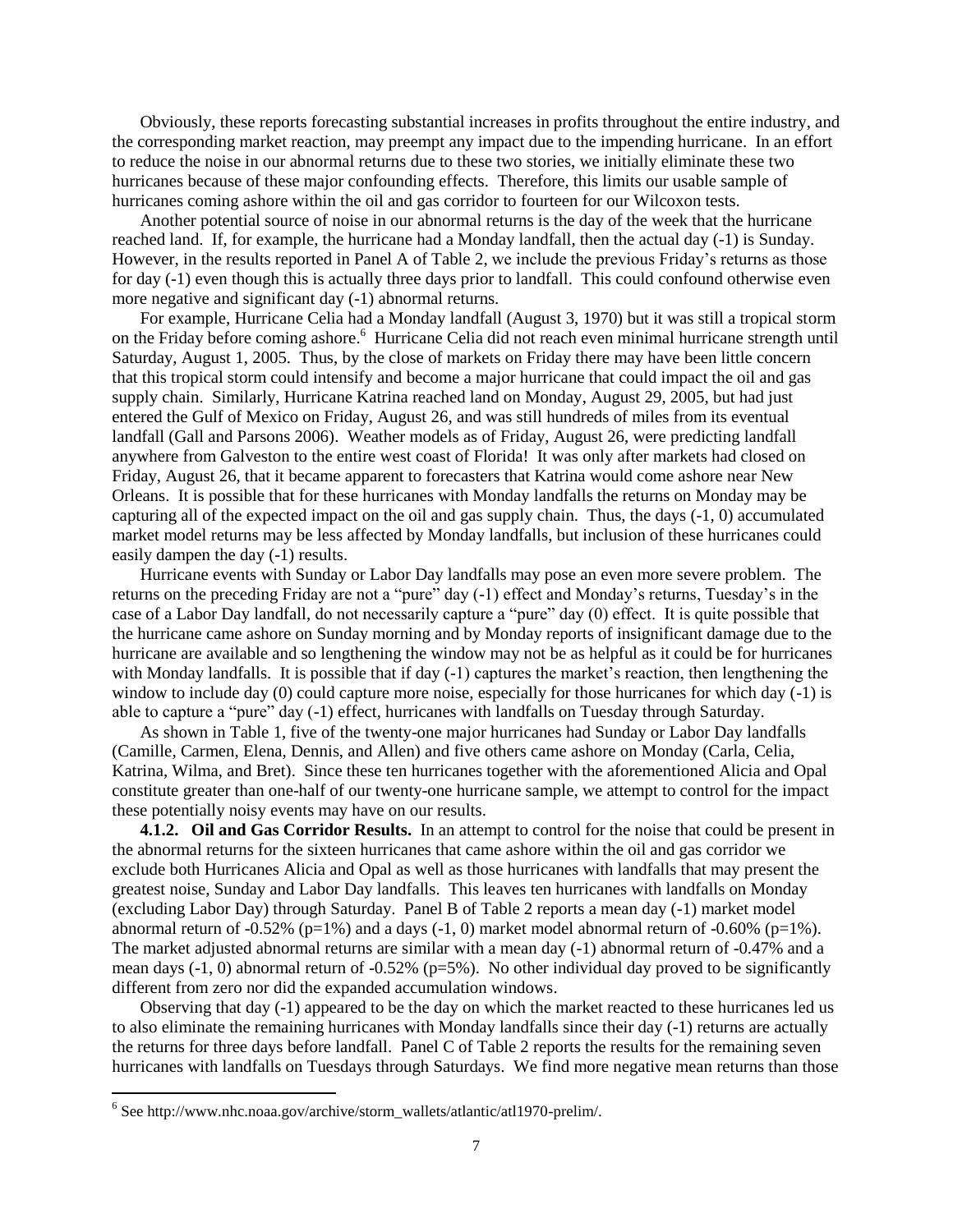reported in Panel B of Table 2. The mean market model abnormal return for both day (-1) and days (-1, 0) is  $-0.63\%$  (p=5%). The mean market adjusted abnormal returns are  $-0.47\%$  for day  $(-1)$  and  $-0.58\%$  $(p=5\%)$  for days  $(-1, 0)$ . The fact that the largest negative returns and the only significant reaction appear one day prior to landfall could be due to the great difficulty in predicting a hurricane"s landfall and leads us to believe that this reaction is solely due to the impending hurricane. The abnormal returns for the remaining four hurricanes (excluding one with a Sunday landfall) that came ashore outside the oil and gas corridor are insignificant (results not tabulated).

It seems the stock market reacts to unannounced (by specific firms) impending supply chain disruptions. The market is aware of the potential disruption to the oil and gas supply chain brought on by major hurricanes and attempts to adjust prices. The market does not appear to wait for firm specific reports of hurricane damage to or disruption in the supply chain to be forthcoming from these affected firms, as in Hendricks and Singhal (2003). Rather, the market is forming its own prediction of the damage to the value creation process these firms may suffer and the Hendricks and Singhal (2003) conjecture that their results may understate the market"s reaction seems to be valid. Furthermore, these results indicate that the market is not reacting to this potential threat until there is a reliable forecast that the threat even exists.

### **4.2. Regression Results**

In the previous section we attempted to control for observed factors that might impact the abnormal returns we observe for Gulf Coast hurricane events. Due to our limited sample size, a maximum of twenty-one hurricanes, we use nonparametric Wilcoxon tests. However, the use of nonparametric tests limits our ability to control for multiple factors simultaneously. Thus, in order to control for one factor (e.g. industry earnings news) while examining another factor (e.g. within or outside the oil and gas corridor) we are forced to eliminate the observations exhibiting the industry earnings news even though this could have reduced the power of subsequent tests and lead us to believe that other factors were not significantly impacting the abnormal returns.

To better capture the simultaneous effects of multiple factors, we use the following regression:

$$
AR = \alpha + \beta_1 D_{WSJ} + \beta_2 OPV + \beta_3 (D_C)(OPV) + \beta_4 (D_{Day})(D_C)(OPV) + \epsilon
$$
\n(4)

AR is the portfolio abnormal return for each hurricane for various windows.  $D_{WSI}$  is a dummy variable equaling one for hurricanes Alicia and Opal that should capture a positive market response ( $\beta$ ) to the positive earnings news (forecasts) concerning oil and gas industry profits reported in *The Wall Street Journal* at the time of these hurricanes.

OPV represents the volatility of crude oil prices. Many previous researchers find that either oil prices or its volatility affect both macroeconomic variables (Ferderer 1996 and Lee et al. 1995) and stock prices (Jones and Kaul 1996, Papapetrou 2001, and Aloui and Jammazi 2009). In fact, Sadorsky (1999) and Park and Ratti (2008) find that for the post-1986 time period, oil price volatility shocks explain a larger portion of real stock returns than do interest rates in several countries, including the U.S. Finally, Cong et al (2008) find that oil price shocks significantly impact some Chinese oil company returns. Thus, it is possible that OPV represents a "risk factor" that our abnormal return measures have ignored.

If OPV is viewed as a potential risk factor, then periods in which volatility (risk) is high should see lower (higher) returns to potentially bad news (good news) than in those periods in which volatility is relatively low. If, as we expect, the stock market perceived hurricanes that eventually came ashore within the oil and gas corridor as posing a greater threat to the oil and gas companies with facilities in the Gulf than hurricanes that came ashore before reaching the oil and gas corridor, then we should observe more negative returns for those hurricanes. If, OPV is a missing risk factor, then all returns, even those when no threat is present, should vary as OPV varies. Thus, the coefficient on OPV should be positive  $(\beta_{2}>0)$ . However, when a negative threat to the oil and gas region becomes possible, then we expect that higher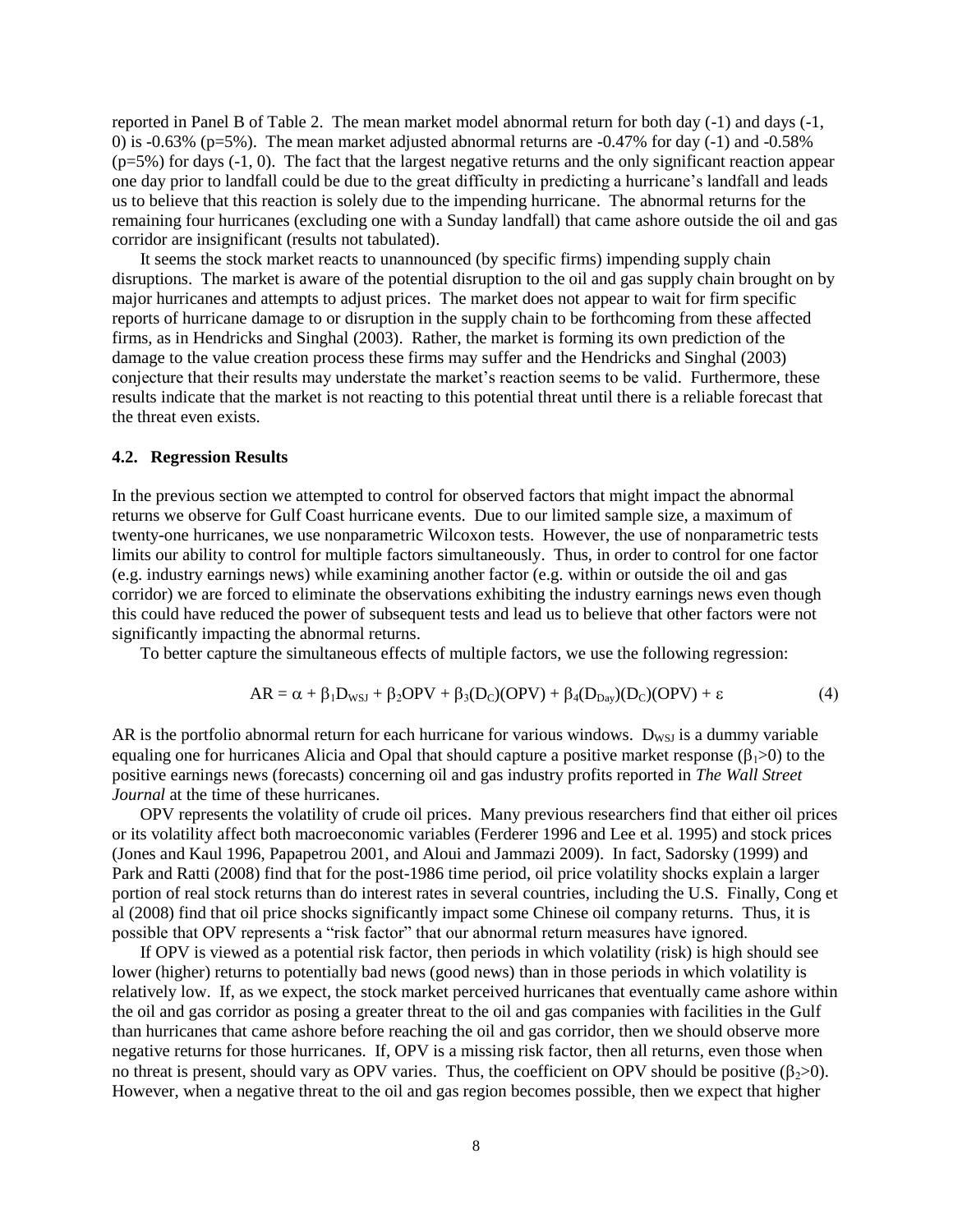OPV should lead to lower returns. Thus we include  $D<sub>C</sub>$ , a dummy variable equaling one when the hurricane (16 hurricanes including Alicia and Opal) came ashore within the oil and gas corridor, Corpus Christi to Apalachicola, which when multiplied by OPV should result in  $(\beta_{3} < 0)$ .

Oil prices during the 1960"s, particularly the early to mid 1960"s, were relatively flat. Previous studies for which variability of oil prices during the 1960"s is required use the Producers Price Index for oil as opposed to spot prices (Chen et al 1986, Jones and Kaul 1996, and Regnier 2007). As we discover, reported spot prices during the 1960"s show no variability for years at a time. The Producers Price Index for oil, while also exhibiting little variation, has more variation than reported spot prices. We estimate OPV as the standard deviation in the monthly Producers Price Index for oil prior to each hurricane. We find that the fewest number of months yielding a non-zero standard deviation for all of our hurricanes during the 1960's is 30 months. Thus, to maintain consistency, we use the 30 months prior to the month in which each hurricane occurred to measure the OPV with the standard deviation in the Producers Price Index for oil. Since Regnier (2007) shows that the movement in the Producers Price for oil and the movement in oil spot prices are nearly identical, we believe that this is a good proxy for the volatility of oil prices.

Finally, based upon the Table 2 result that the returns for hurricanes with landfalls occurring on Tuesday through Saturday within the oil and gas corridor are slightly more negative than the returns for those hurricanes coming ashore on Sunday and Monday within the oil and gas corridor we include one final variable.  $D_{Day}$  is a dummy variable that takes the value of one when the hurricane's landfall occurs on Tuesday through Saturday. This observation along with our previous discussion of OPV, that perhaps OPV represents a risk factor for these oil and gas companies, leads us to form one final variable,  $(D_{Day})(D_C)(OPV)$ . If the returns for hurricanes with landfalls (within the oil and gas corridor) occurring on Tuesday through Saturday are, in fact more negative, then  $(\beta_4<0)$ .

Table 3 (Table 4) reports the regression results using market model abnormal returns (market adjusted abnormal returns). We use abnormal returns for days  $(-1, 0)$  and day  $(-1)$ , the day(s) we believe we will find the most significant results given the results from Table 2, as the dependent variable. We also use the separate abnormal returns from day (0) as the dependent variable for completeness since we find the combination of days (-1, 0) to be significant. Lastly, we include abnormal returns for the three-day window, days  $(-1, +1)$ , because there is some indication that some reversal of the days  $(-1, 0)$  effects may be occurring (see days (-1, +1) on Panels B and C of Table 2). Panel A of both Tables 3 and Table 4 use the least noisy observations by excluding those hurricanes with Sunday and Labor Day landfalls (16 hurricanes). Panel B of Tables 3 and 4 includes all twenty-one hurricanes.

On Panel A of Table 3 for the days (-1, 0) abnormal returns we find an overall significant model with an F-statistic of 18.96 (p=1%) and  $R^2$  and adjusted  $R^2$  are both greater than 80%. The coefficient on the dummy variable,  $D_{WSJ}$ , is positive, as expected, and significant (p=1%). The estimated coefficient on OPV,  $\beta_2$ , is positive and significant (p=1%). The coefficients on our two oil and gas corridor variables,  $(D<sub>C</sub>)(OPV)$  and  $(D<sub>Day</sub>)(D<sub>C</sub>)(OPV)$ , are both negative as expected and significant at the p=1% and p=5% levels respectively. The results on Panel A of Table 4 (market adjusted abnormal returns as the dependent variables) for days (-1, 0) are virtually identical in all respects to those discussed from Panel A of Table 3.

Combining the coefficients on OPV yields the following insights: (1) for those hurricanes that came ashore outside the oil and gas corridor the coefficient on OPV,  $\beta_2$ , is positive (0.0010 on Table 3 and 0.0012 on Table 4) indicating that returns are positively related to OPV, (2) for those hurricanes that threatened the oil and gas corridor and came ashore Tuesday through Saturday the combined coefficient on OPV,  $(\beta_2 + \beta_3 + \beta_4)$  is negative (-0.003 on Table 3 and -0.0002 on Table 4) indicating that more variability during the period of the hurricane lowered returns, and (3) for those hurricanes with Monday landfalls that began to threaten the oil and gas corridor when the stock market was closed, thus making the day (-1) abnormal returns a noisy signal of the hurricanes' effect on market prices, the combined coefficient on OPV ( $\beta_2 + \beta_3$ ) is positive (0.0002 on Table 3 and 0.0003 on Table 4).

We do not provide tests for the combined coefficients, some of which could combine to be insignificant from zero, in particular the hurricanes that came ashore on Monday that threatened the oil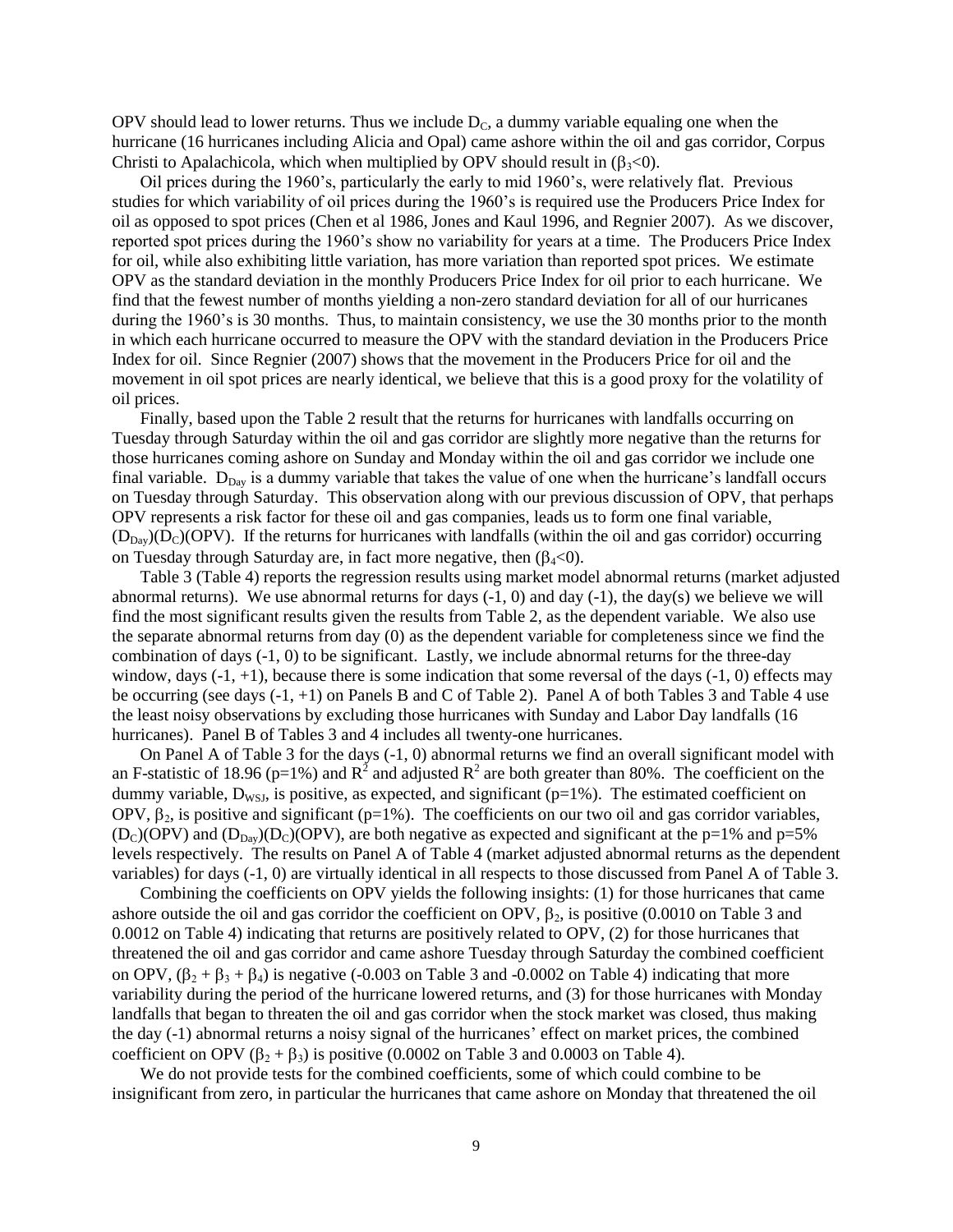and gas corridor while the market was closed. However, the individual significance of these coefficients shows that the returns observed for hurricanes with landfalls within the oil and gas corridor are significantly lower than those observed for hurricanes with landfalls outside the oil and gas corridor. This result combined with the results from our univariate tests on Table 2 leads us to believe that when the hurricanes threatened the oil and gas corridor on Tuesday through Saturday not only were the returns significantly negative (Table 2 results) but also significantly different from those observed when a hurricane came ashore outside the oil and gas corridor.

The results for day (-1), the day on which the univariate tests identified significantly negative returns for the hurricanes that came ashore within the oil and gas corridor, are also quite significant. F-statistics for both the market model and the market adjusted abnormal returns are significant at the  $p=1%$  level.  $R<sup>2</sup>$  $(87.1\%$  on Table 3 and 84.9% on Table 4) and adjusted  $R^2$  (82.4% on Table 3 and 79.5% on Table 4) remain high. As expected, the coefficient on  $D_{WSJ}$  is positive and significant (p=1%) when both market model and market adjusted abnormal returns are used the dependent variable. The coefficients for the  $(D_{\text{Day}})(D_C)(\text{OPV})$  variable are negative, as expected, and significant at the p=5% level. Both of the estimated coefficients on the  $(D<sub>C</sub>)(OPV)$  variable are negative (-0.0004 on Table 3 and -0.0005 on Table 4), as expected, and they are both significant ( $p=10\%$  on Table 3 and  $p=5\%$  on Table 4). Similarly, both of the estimated coefficients on OPV are positive  $(0.0003$  on both Tables 3 and 4) and significant (p=10% on Table 3 and p=5% on Table 4).

Now, combining the coefficients on OPV yields slightly different insights than the days (-1, 0) estimations: (1) for those hurricanes that came ashore outside the oil and gas corridor the coefficient on OPV,  $\beta_2$ , is positive (0.0003 on both Tables 3 and 4) indicating that returns are positively related to OPV, (2) for those hurricanes that threatened the oil and gas corridor and came ashore Tuesday through Saturday, the combined coefficient on OPV  $(\beta_2 + \beta_3 + \beta_4)$  is lower or more negative (-0.0006 on Table 3 and -0.0007 on Table 4) than it appeared for days (-1, 0) indicating that more variability on the single day identified as the most negative with respect to the impact of a threatening hurricane lowered returns the most, and (3) for those hurricanes that threatened the oil and gas corridor when the stock market was closed, the combined coefficient on OPV  $(\beta_2 + \beta_3)$  is also negative (-0.0001 on Table 3 and -0.0002 on Table 4) indicating that OPV has a positive impact on returns.

The results for the day (0) abnormal returns also provide some interesting insights. First, while the estimations in total remain significant, both F-statistics remain significant at the  $p=1%$  level, the explanatory power is falling.  $\mathbb{R}^2$  (65.4% on Table 3 and 73.3% on Table 4) and adjusted  $\mathbb{R}^2$  (52.8% on Table 3 and 63.6% on Table 4) though falling, remain high. As might be expected, the  $D_{WSI}$  coefficient becomes insignificant on both Tables 3 and 4 indicating that the news contained in the *Wall Street Journal* stories concerning the oil and gas industry is no longer affecting abnormal returns. The coefficients on the  $(D_{Day})(D_C)(OPV)$  variable have become zero, and thus insignificant on both Tables 3 and 4. The coefficients on the OPV variable remain positive and both are now significant at the  $p=1%$ level. The  $\beta_3$  estimates (-0.0004 on both Tables 3 and 4) remain significant on Table 4 (p=10%) but become insignificant on Table 3.

Combining the coefficients on OPV for day (0) leads to new insights: (1) for those hurricanes that came ashore outside the oil and gas corridor the coefficient on OPV,  $\beta_2$ , is positive and now larger (0.0008 on Table 3 and 0.0009 on Table 4) than observed for day (-1), (2) for those hurricanes that threatened the oil and gas corridor and came ashore Tuesday through Saturday the combined coefficient on OPV,  $(\beta_2 + \beta_3 + \beta_4)$  is no longer negative (0.0008 on Table 3 and 0.0005 on Table 4) indicating that the negative returns to the hurricane threat have now dissipated on day (0), and (3) for those hurricanes that threatened the oil and gas corridor when the stock market was closed the combined coefficient on OPV  $(\beta_2 + \beta_3)$  is now no different than that observed for hurricanes that came ashore on Tuesday through Saturday.

The addition of a "non-event" day, day  $(+1)$  to the abnormal returns for days  $(-1, 0)$  has, as would be expected, very little impact on the estimated coefficients from the days (-1, 0) estimations. In essence, the additional returns for day (+1) add noise to our overall abnormal returns. Thus, the F-statistic,  $R^2$ , and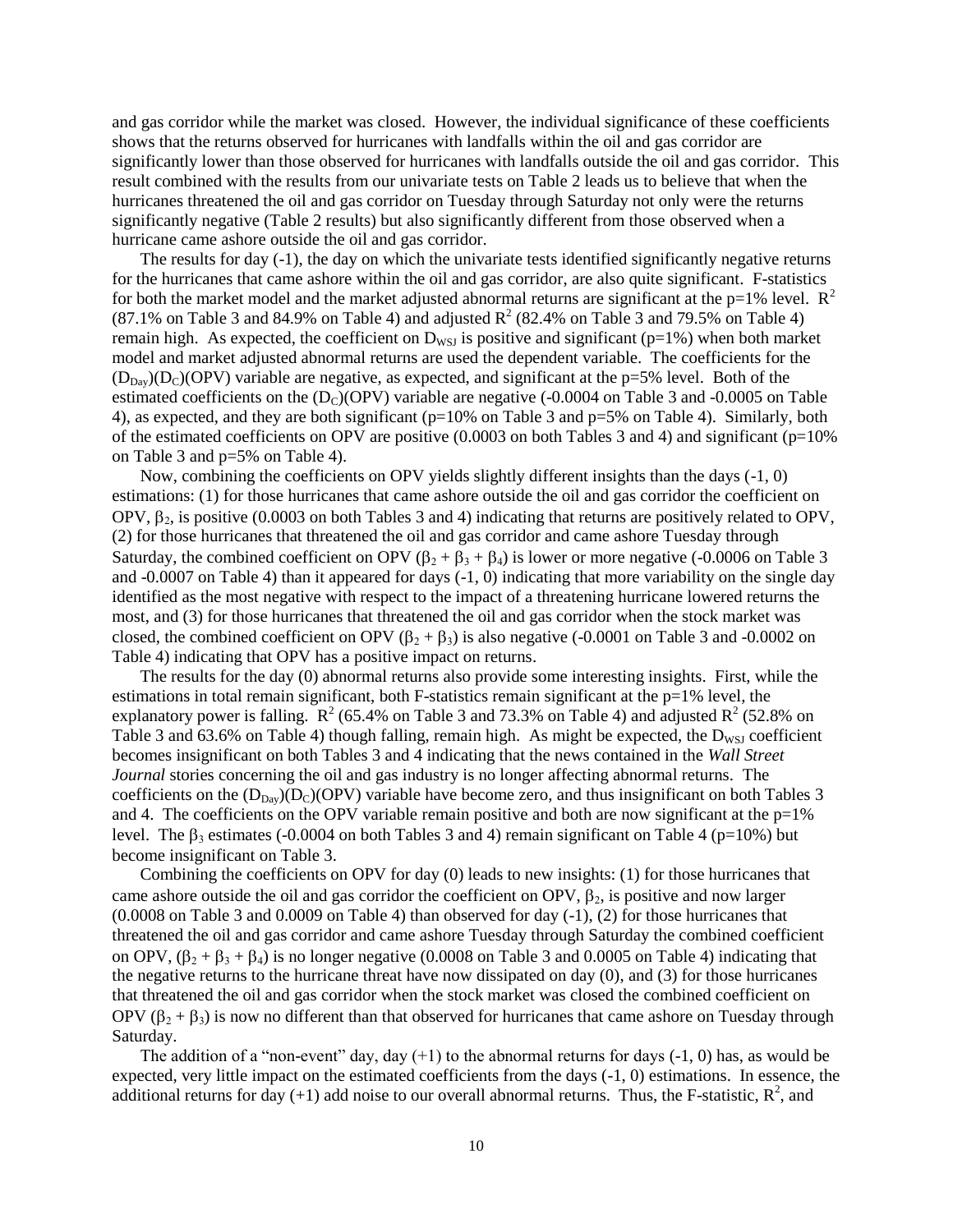adjusted  $R^2$  are lower than observed for the days (-1, 0) estimations. However, our general conclusions remain intact. OPV appears to behave like a "risk factor". Returns for days with potentially bad news events, i.e. hurricanes threatening the oil and gas corridor, appear to be lower for periods when OPV is the greatest.

The estimations reported in Panel B of Tables 3 and 4 re-estimate the previous regressions but include the returns for all twenty-one hurricane events. As expected, the introduction of the noisy returns from hurricanes with landfalls on Sunday and Labor Day cause the models to lose some of their overall significance as evidenced by lower F-statistics,  $R^2$  and adjusted  $R^2$  in all cases than the corresponding sixteen hurricane estimations found in Panel A of Tables 3 and 4. However, our general conclusions remain valid: (1) the news effect of the *Wall Street Journal* story appears on day (-1) but dissipates completely by day (0), (2) OPV would seem to be a significant explanatory variable for the returns to our oil and gas portfolios, at least for the periods we examine, and (3) the threat of a hurricane in the oil and gas corridor in conjunction with OPV leads to significantly lower returns than for hurricanes that came ashore outside the oil and gas corridor and thus never threatened the oil and gas facilities located in the Gulf.

## **5. Summary and Conclusions**

This research examines the possible impact of impending hurricane threats along the Gulf Coast to the oil and gas supply chain on oil and gas company portfolio returns. We find that there are significant negative abnormal returns when major hurricanes threaten the Gulf Coast areas in which the vast majority of oil and gas facilities reside (oil and gas corridor). We are unable to find significant returns for our oil and gas portfolios when Gulf Coast hurricanes do not threaten the oil and gas corridor. We show that in measuring the market's response to impending hurricanes the day of the week that the major hurricane threat presents itself must also be considered. Our regression results reveal a significant relationship between the abnormal returns and oil price volatility. We also find that as the hurricane threatens the oil and gas corridor the coefficient on oil price volatility becomes negative indicating that more volatility when a potentially bad news event is occurring causes returns to be more negative than when the threat comes in a low volatility period. Finally, the reaction to an impending threat to the oil and gas supply chain does not occur until there is a viable forecast that the threat actually exists, as evidenced by the observed significantly negative day (-1) abnormal returns.

The results indicate that the stock market is aware of potential disruptions to the oil and gas supply chain before these threats are announced by company management. Not only is the market aware of this pending threat, but it also attempts to revise stock values downward in anticipation of a potential loss. These results indicate that the stock market considers the supply chain to be more important to the value creation process than has been shown by previous research. Is the pre-emptive market reaction we identify justified? For the two most recent major hurricanes, Hurricanes Katrina and Rita in 2005, it has been reported that 115 drilling platforms were destroyed, another 52 were severely damaged, and 650 pipelines were disrupted resulting in multi-billion dollar losses from these two hurricanes (Larsen 2008). Losses of this magnitude would seem sufficient for the market to attempt to estimate these losses using the best available information for the likelihood of these losses occurring.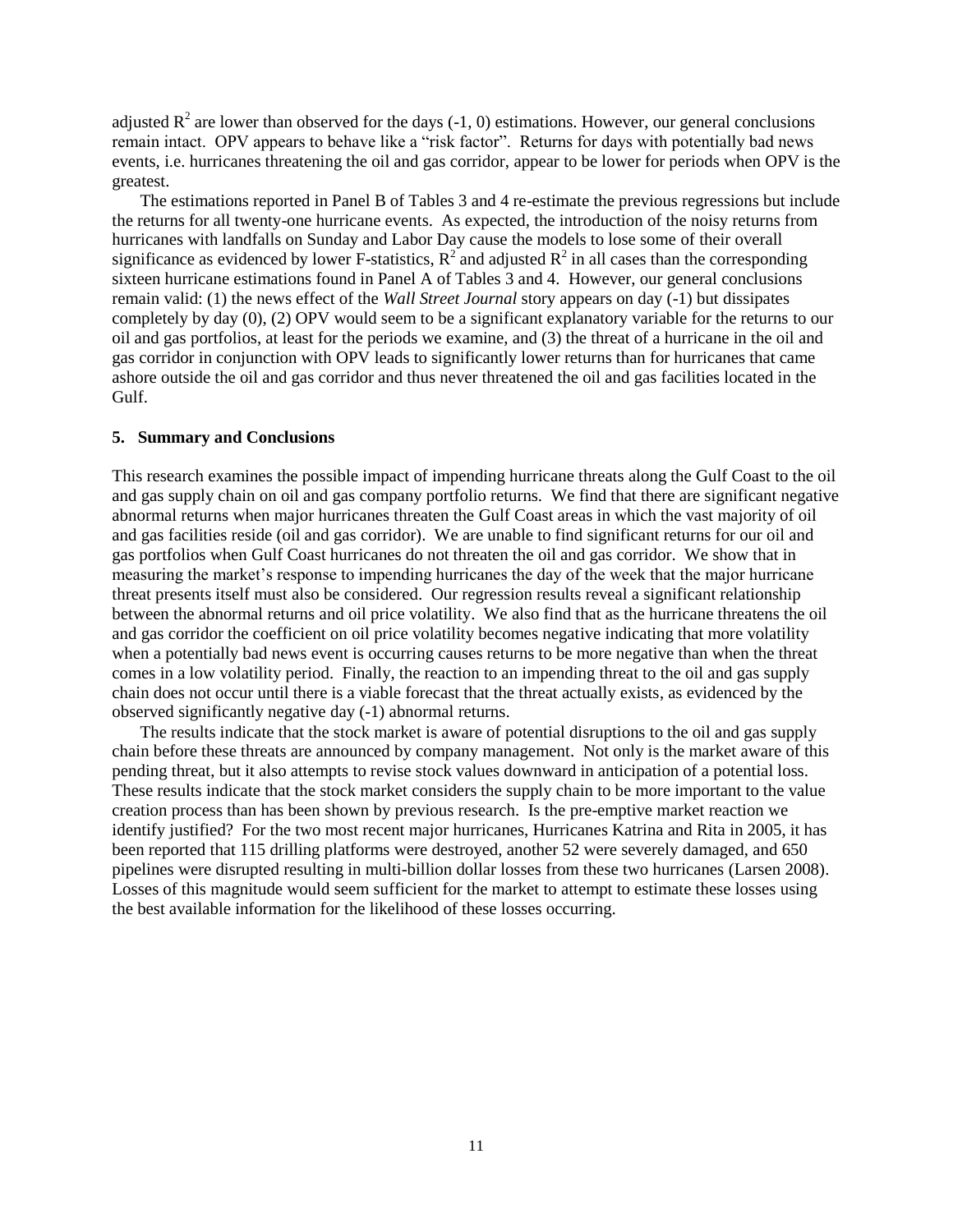## **References**

Aloui, C., R. Jammazi. 2009. The Effects of Crude Oil Shocks on Stock Market Shifts Behaviour: A Regime Switching Approach. *Energy Economics* **31**(5) 789-799.

Chen, N. F., R. Roll, S. A. Ross. 1986. Economic Forces and the Stock Market. *The Journal of Business* **59**(3) 383-403.

Cong, R. G., Y. M. Wei, J. L. Jiao, Y. Fan. 2008. Relationships between Oil Price Shocks and Stock Market: An Empirical Analysis from China. *Energy Policy* **36**(9) 3544-3553.

Ferderer, J. P. 1996. Oil price volatility and the macroeconomy. *Journal of Macroeconomics* **18**(1) 1-26.

Franklin, J. L. 2006. 2005 National Hurricane Center forecast accuracy report. http://www.nhc.noaa.gov/verification/verify3.shtml.

Gall, R., D. Parsons. 2006. It's hurricane season: Do you know where your storm is? *IEEE Spectrum* **43**(8) 27-39.

Goldsmith, J. 1995. Oil companies are expected to post gains --- Quarterly operating profits rise 20%, analysts say, despite chemical woes. *The Wall Street Journal* (October 3).

Hendricks, K. B., V. R. Singhal. 2003. The effect of supply chain glitches on shareholder wealth. *Journal of Operations Management* **21**(5) 501-522.

Hendricks, K. B., V. R. Singhal. 2005a. Association between supply chain glitches and operating performance. *Management Science* **51**(5) 695-711.

Hendricks, K. B., V. R. Singhal. 2005b. An empirical analysis of the effect of supply chain disruptions on long-run stock price performance and equity risk of the firm. *Production and Operations Management* **14**(1) 35-52.

Jones, C. M., G. Kaul. 1996. Oil and the stock markets. *Journal of Finance* **51**(2) 463-491.

Knabb, R. D., J. R. Rhome, D. P. Brown. 2006. Tropical cyclone report: Hurricane Katrina. http://www.nhc.noaa.gov/2005atlan.shtml.

Lang, L. H. P., R. Stulz. 1992. Contagion and competitive intra-industry effects of bankruptcy announcements. *Journal of Financial Economics* 32 45-60.

Larsen, T. 2008. The energy sector"s next top model. *Risk Management* **55**(1) 10.

Laux, P., L. T. Starks, P. S. Yoon. 1998. The relative importance of competition and contagion in intraindustry information transfers: An investigation of dividend announcements. *Financial Management* **27**(3) 5-16.

Lee, K., S. Ni, R. A. Ratti. 1995. Oil shocks and the Macroeconomy. *Energy Journal* **16**(4) 39-56.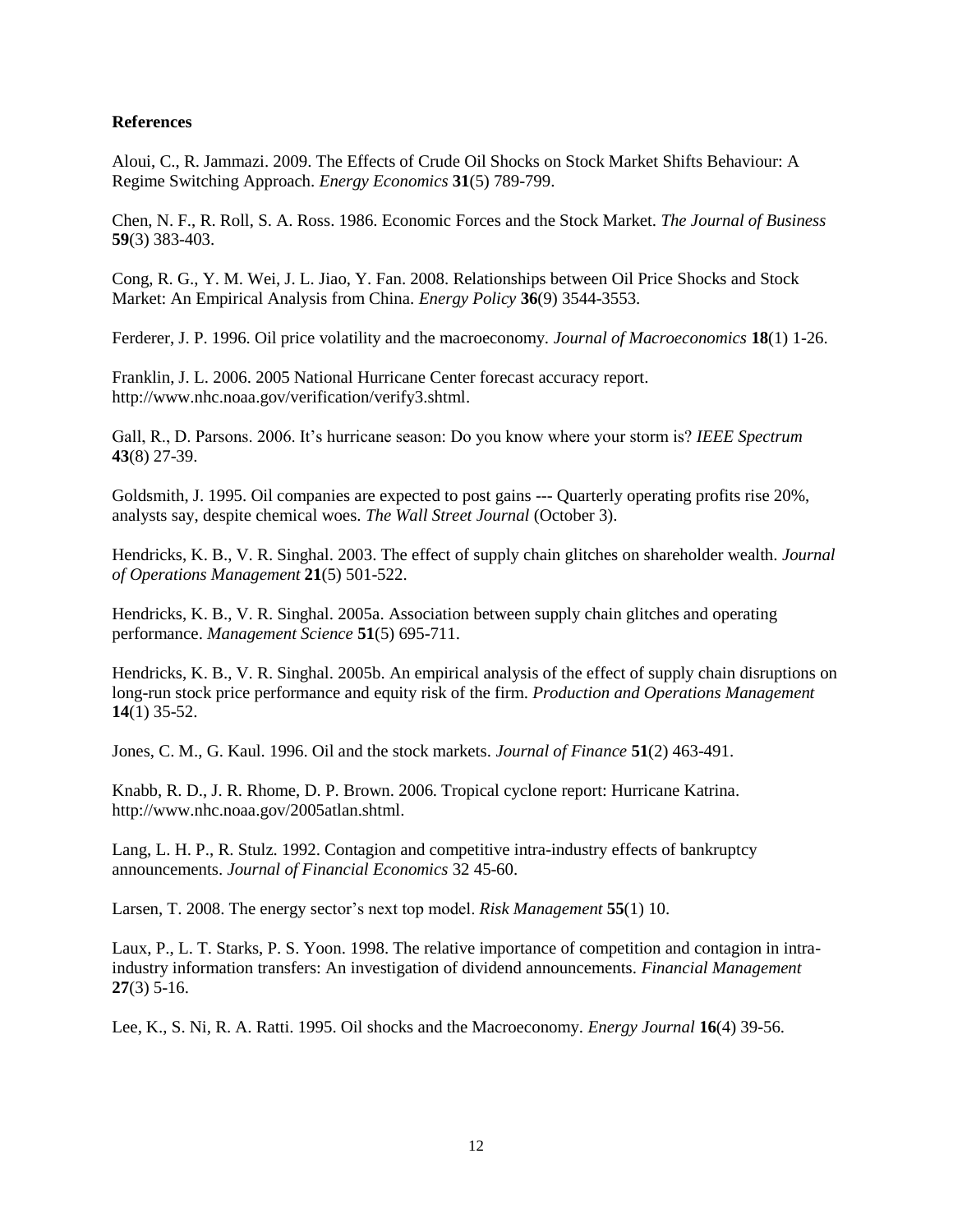Papapetrou, E. 2001 Oil price shocks, stock market, economic activity and employment in Greece. *Energy Economics* **23**(4) 511-532.

Park, J., R. A. Ratti. 2008. Oil Price Shocks and Stock Markets in the U.S. and 13 European Countries. *Energy Economics* **30**(5) 2587-2608.

Regnier, E. 2007. Oil and energy price volatility. *Energy Economics* **29**(4) 405-427.

Regnier, E. 2008. Public evacuation decisions and hurricane track uncertainty. *Management Science* **54**(1) 16-28.

Sadorsky, P. 1999. Oil price shocks and stock market activity. *Energy Economics* **21**(5) 449-469.

Winans, R. F. 1983. Analysts see rise in earnings for oil industry but split over which sectors to recommend. *The Wall Street Journal* (August 15).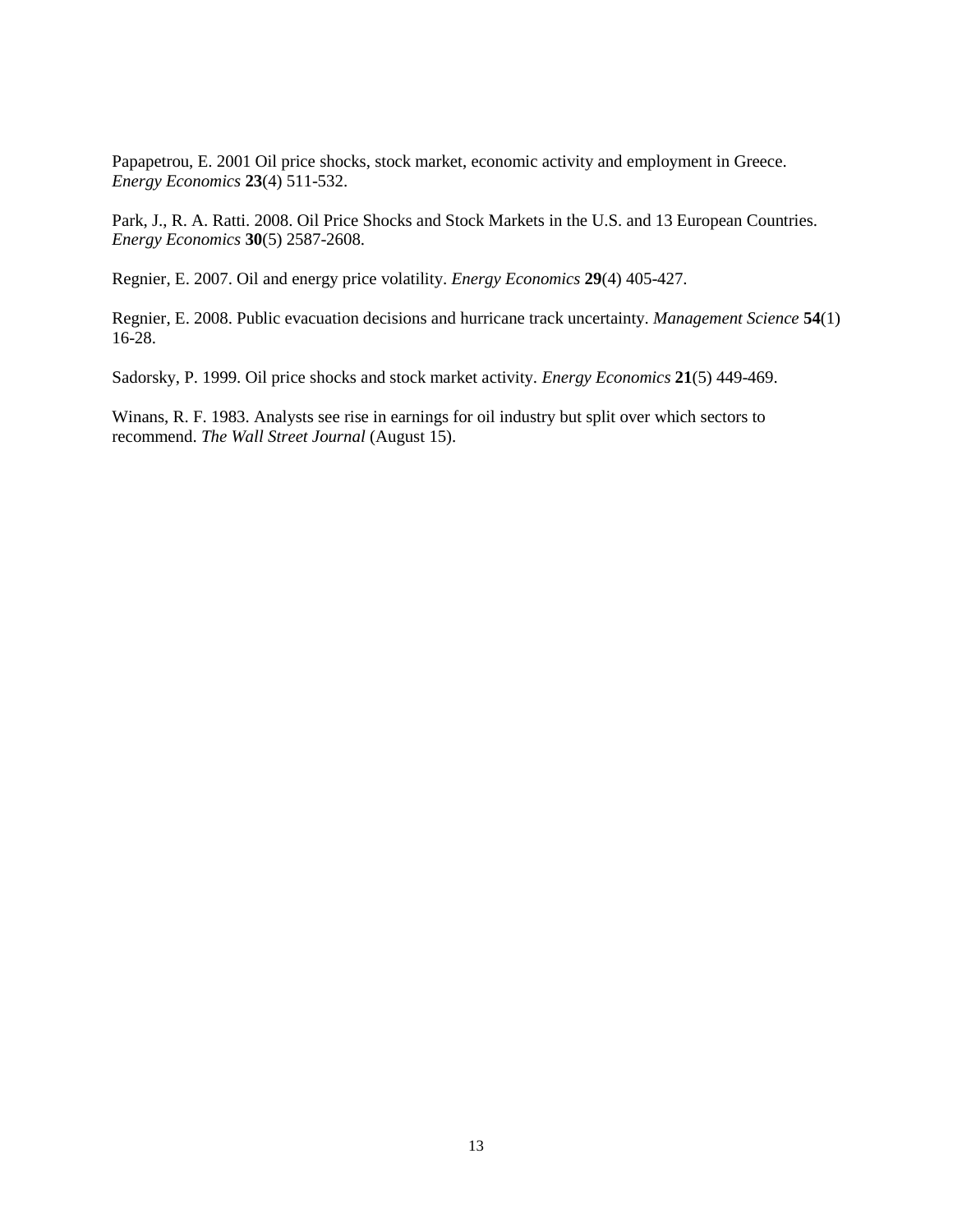## **Figure 1**

## **Approximate Landfalls of Gulf Coast Major Hurricanes from 1961-2005 and Region in which Gulf Coast Oil and Gas Production Facilities are Concentrated**

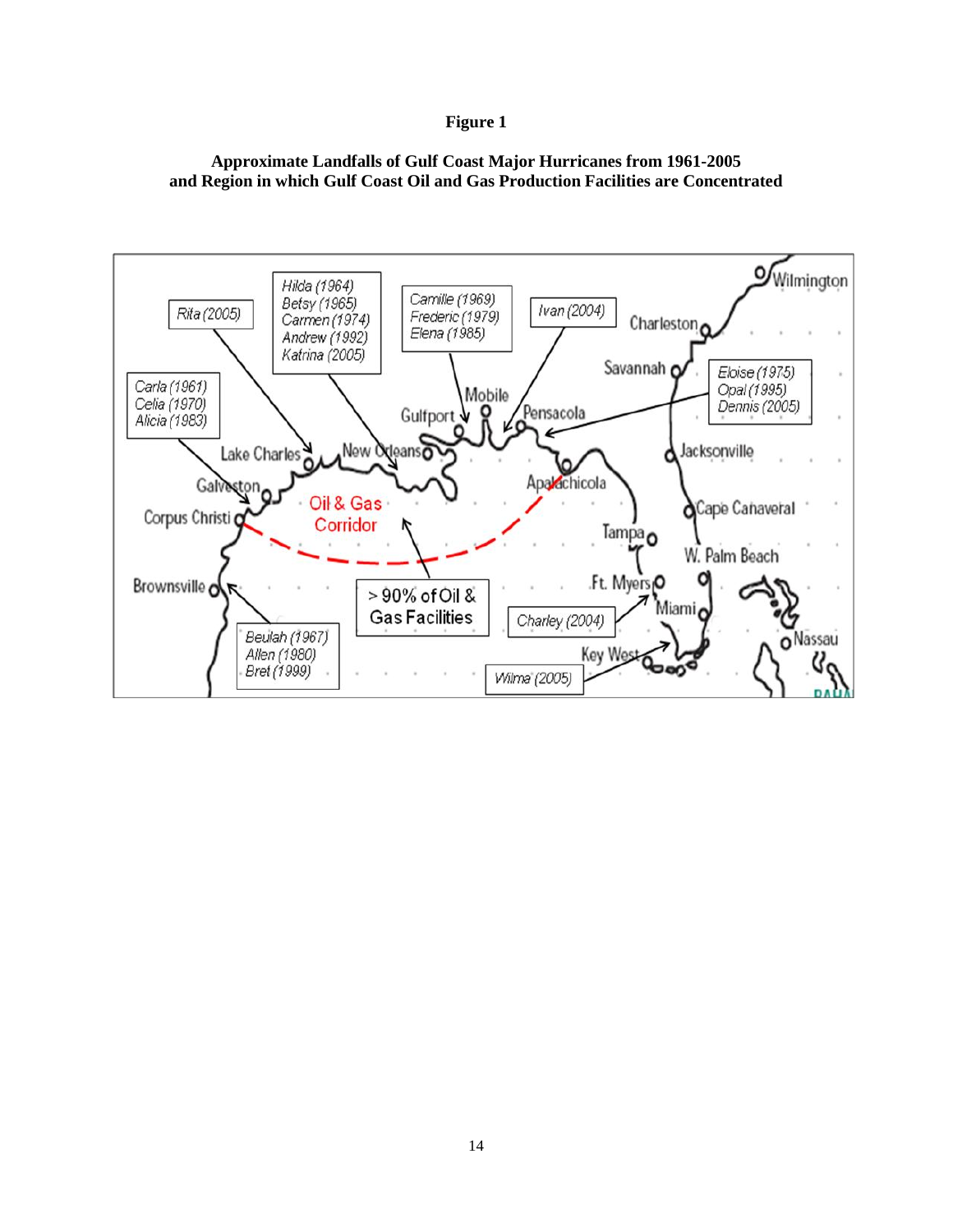| <b>Hurricane</b> | Date of<br><b>Landfall</b> | Landfall<br>Category | Day of<br>Landfall | # Days as Gulf<br><b>Hurricane</b> | $#$ Firms<br>in Portfolio | <b>Portfolio</b><br>Avg. Beta |
|------------------|----------------------------|----------------------|--------------------|------------------------------------|---------------------------|-------------------------------|
| Carla            | Sept. 11, 1961             | 4                    | Monday             | 4                                  | 19                        | 0.88                          |
| Hilda            | Oct. 3, 1964               | 3                    | Saturday           | 4                                  | 29                        | 0.79                          |
| <b>Betsy</b>     | Sept. 9, 1965              | 3                    | Thursday           | 2                                  | 28                        | 0.89                          |
| Camille          | Aug. 17, 1969              | 5                    | Sunday             | 3                                  | 25                        | 1.04                          |
| Celia            | Aug. 3, 1970               | 3                    | Monday             | 3                                  | 25                        | 1.15                          |
| Carmen           | Sept. 8, 1974              | 3                    | Sunday             | 3                                  | 27                        | 1.06                          |
| Eloise           | Sept. 23, 1975             | 3                    | Tuesday            | 2                                  | 27                        | 0.91                          |
| Frederic         | Sept. 13, 1979             | 3                    | Thursday           | 4                                  | 25                        | 1.11                          |
| Alicia           | Aug. 18, 1983              | 3                    | Thursday           | 2                                  | 22                        | 0.93                          |
| Elena            | Sept. 2, 1985              | 3                    | Monday             | 5                                  | 19                        | 0.51                          |
| Andrew           | Aug. 26, 1992              | 3                    | Wednesday          | 3                                  | 18                        | 0.48                          |
| Opal             | Oct. 4, 1995               | 3                    | Wednesday          | 3                                  | 19                        | 0.47                          |
| Ivan             | Sept. 16, 2004             | 4                    | Thursday           | 3                                  | 12                        | 0.71                          |
| Dennis           | July 10, 2005              | 3                    | Sunday             | 2                                  | 12                        | 1.02                          |
| Katrina          | Aug. 29, 2005              | 3                    | Monday             | 4                                  | 12                        | 1.05                          |
| Rita             | Sept. 24, 2005             | 3                    | Saturday           | 4                                  | 11                        | 1.05                          |

# **Panel A – Landfalls within the Corpus Christi to Apalachicola Corridor:**

# **Panel B - Landfall south of Apalachicola:**

| <b>Hurricane</b> | Date of<br>Landfall | Landfall<br>Category | Day of<br>Landfall | # Days as Gulf<br><b>Hurricane</b> | # Firms<br>in Portfolio | <b>Portfolio</b><br>Avg. Beta |
|------------------|---------------------|----------------------|--------------------|------------------------------------|-------------------------|-------------------------------|
| Charley          | Aug. 13, 2004       | 4                    | Friday             |                                    |                         | 0.65                          |
| Wilma            | Oct. 24, 2005       | 3                    | Monday             | $\mathcal{D}$                      | 11                      | 0.99                          |

# **Panel C - Landfall south of Corpus Christi:**

| <b>Hurricane</b> | Date of<br>Landfall | Landfall<br>Category | Day of<br>Landfall | # Days as Gulf<br><b>Hurricane</b> | # Firms<br>in Portfolio | <b>Portfolio</b><br>Avg. Beta |
|------------------|---------------------|----------------------|--------------------|------------------------------------|-------------------------|-------------------------------|
| Beulah           | Sept. 20, 1967      | 3                    | Wednesday          | 4                                  | 28                      | 0.93                          |
| Allen            | Aug. 10, 1980       | 3                    | Sunday             | $\mathcal{R}$                      | 25                      | 1.59                          |
| Bret             | Aug. 23, 1999       | 3                    | Monday             | 4                                  | 17                      | 0.47                          |
|                  |                     |                      |                    |                                    |                         |                               |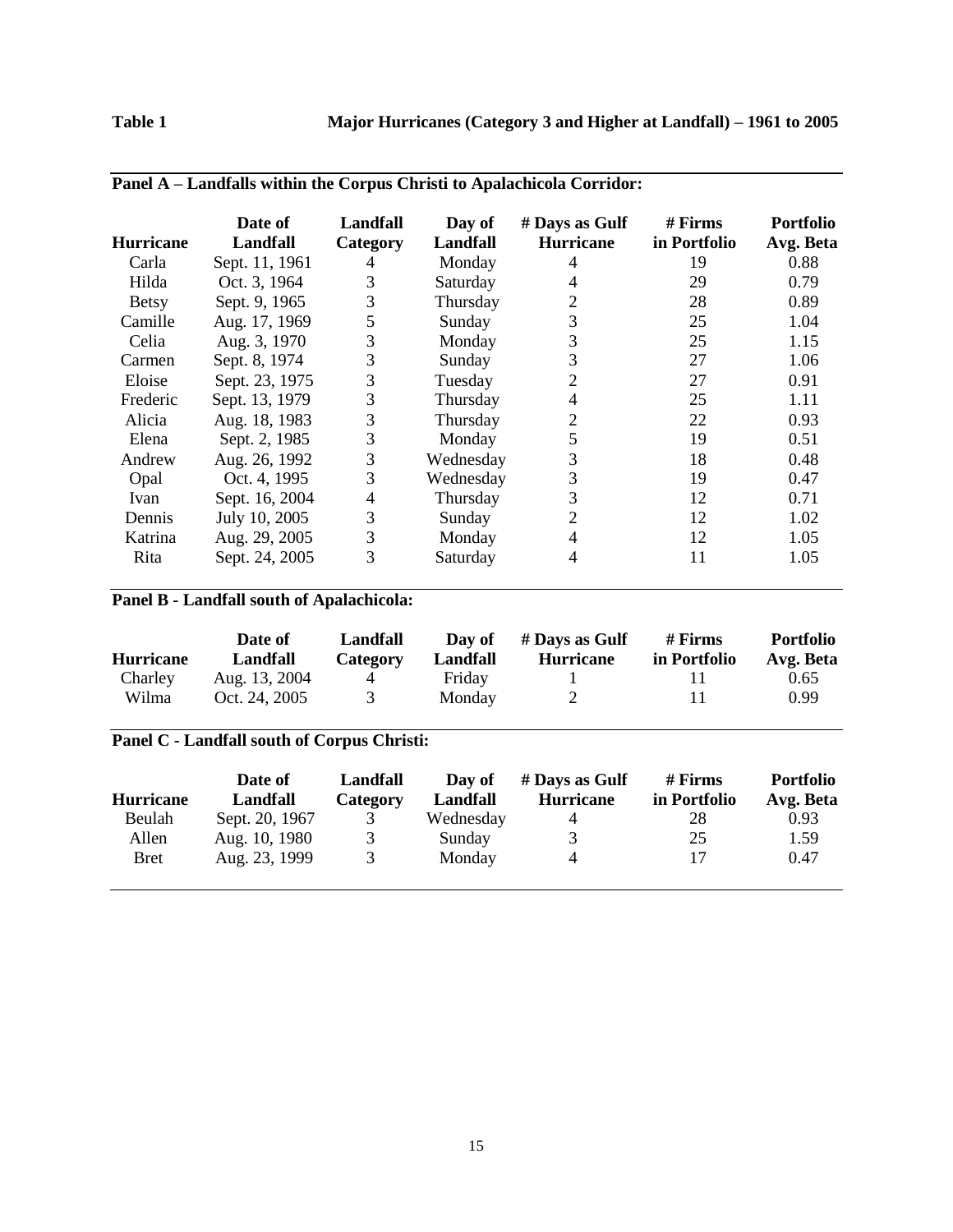|      |         |         |                        |      |      |      | Panel A: All Major Hurricanes (21 in total) with Landfalls on the U.S. Gulf Coast |            |                             |            |
|------|---------|---------|------------------------|------|------|------|-----------------------------------------------------------------------------------|------------|-----------------------------|------------|
|      |         |         |                        |      |      |      | <b>Mean Percentage Market Model Abnormal Returns</b>                              |            |                             |            |
|      |         |         | <b>Individual Days</b> |      |      |      |                                                                                   |            | <b>Accumulation Windows</b> |            |
| $-3$ | $-2$    | $-1$    | $\mathbf{0}$           | $+1$ | $+2$ | $+3$ | $(-1, 0)$                                                                         | $(-1, +1)$ | $(-2, +2)$                  | $(-3, +3)$ |
| 0.19 | $-0.02$ | $-0.06$ | 0.09                   | 0.32 | 0.07 | 0.07 | 0.03                                                                              | 0.34       | 0.39                        | 0.64       |
|      |         |         |                        |      |      |      | <b>Mean Percentage Market Adjusted Abnormal Returns</b>                           |            |                             |            |
|      |         |         | <b>Individual Days</b> |      |      |      |                                                                                   |            | <b>Accumulation Windows</b> |            |
| $-3$ | $-2$    | $-1$    | $\mathbf{0}$           | $+1$ | $+2$ | $+3$ | $(-1, 0)$                                                                         | $(-1, +1)$ | $(-2, +2)$                  | $(-3, +3)$ |
| 0.18 | 0.07    | 0.03    | 0.13                   | 0.29 | 0.08 | 0.08 | 0.16                                                                              | 0.45       | 0.59                        | 0.83       |

# **Panel B: Major Hurricanes (10 in total) with Landfalls within the Oil and Gas Corridor (Excludes Hurricanes with Sunday and Labor Day Landfalls)**

|      |      | <b>Individual Days</b> |              |      |      |      | <b>Mean Percentage Market Model Abnormal Returns</b>    |            | <b>Accumulation Windows</b> |            |
|------|------|------------------------|--------------|------|------|------|---------------------------------------------------------|------------|-----------------------------|------------|
| $-3$ | $-2$ | -1                     |              | $+1$ | $+2$ | $+3$ | $(-1, 0)$                                               | $(-1, +1)$ | $(-2, +2)$                  | $(-3, +3)$ |
| 0.65 | 0.01 | $-0.52***$             | $-0.07$      | 0.45 | 0.45 | 0.43 | $-0.60***$                                              | $-0.14$    | 0.30                        | 1.35       |
|      |      |                        |              |      |      |      | <b>Mean Percentage Market Adjusted Abnormal Returns</b> |            |                             |            |
|      |      | <b>Individual Days</b> |              |      |      |      |                                                         |            | <b>Accumulation Windows</b> |            |
| -3   | $-2$ | $-1$                   | $\mathbf{0}$ | $+1$ | $+2$ | $+3$ | $(-1, 0)$                                               | $(-1, +1)$ | $(-2, +2)$                  | $(-3, +3)$ |
| 0.66 | 0.12 | $-0.47$                | $-0.05$      | 0.45 | 0.48 | 0.46 | $-0.52***$                                              | $-0.07$    | 0.52                        | 1.61       |

**Panel C: Major Hurricanes (7 in total) with Landfalls within the Oil and Gas Corridor (Excludes Hurricanes with Sunday and Monday Landfalls)**

|      |      |                        | <b>Individual Days</b> |      |      |      | <b>Mean Percentage Market Model Abnormal Returns</b>    |            | <b>Accumulation Windows</b> |            |
|------|------|------------------------|------------------------|------|------|------|---------------------------------------------------------|------------|-----------------------------|------------|
| $-3$ | $-2$ | $-1$                   | $\mathbf{0}$           | $+1$ | $+2$ | $+3$ | $(-1, 0)$                                               | $(-1, +1)$ | $(-2, +2)$                  | $(-3, +3)$ |
| 0.81 | 0.14 | $-0.63**$              | 0.01                   | 0.30 | 0.32 | 0.25 | $-0.63**$                                               | $-0.33$    | 0.13                        | 1.18       |
|      |      |                        |                        |      |      |      | <b>Mean Percentage Market Adjusted Abnormal Returns</b> |            |                             |            |
|      |      | <b>Individual Days</b> |                        |      |      |      |                                                         |            | <b>Accumulation Windows</b> |            |
| $-3$ | $-2$ | $-1$                   | $\mathbf{0}$           | $+1$ | $+2$ | $+3$ | $(-1, 0)$                                               | $(-1, +1)$ | $(-2, +2)$                  | $(-3, +3)$ |
| 0.81 | 0.26 | $-0.58$                | $-0.01$                | 0.29 | 0.33 | 0.26 | $-0.58**$                                               | $-0.30$    | 0.30                        | 1.37       |

Notes:

Wilcoxon Two-Tail Significance Level: \*\*  $p = 5\%$ ; \*\*\*  $p = 1\%$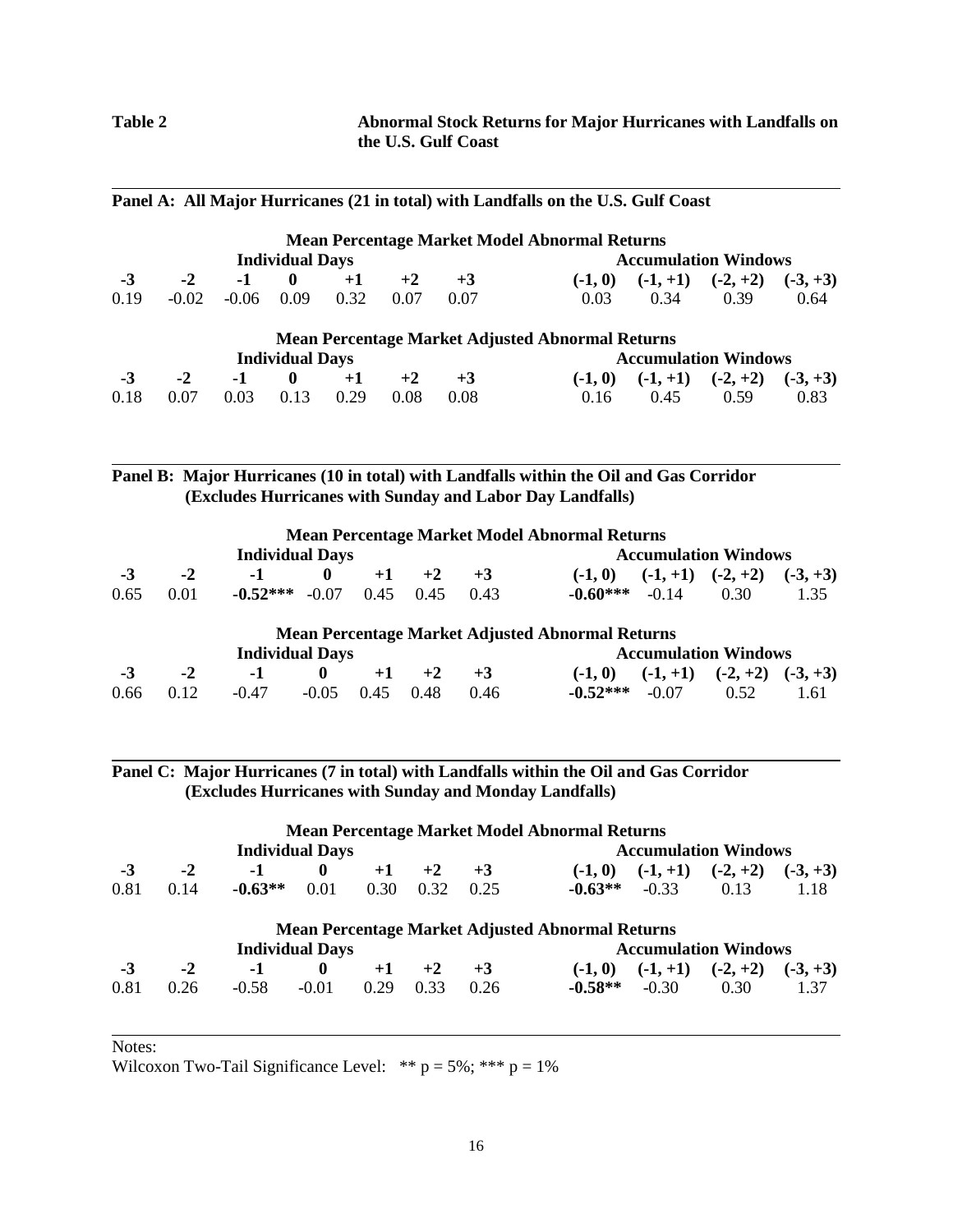## **Table 3 Regression Results – Market Model Abnormal Returns**  $AR = \alpha + \beta \Box D_{WSJ} + \beta_2 OPV + \beta_3 (D_C)(OPV) + \beta_4 (D_{Day})(D_C)(OPV) + \epsilon$

## **Panel A: Major Hurricanes (16 in total) with Landfalls on the U.S. Gulf Coast (Excludes Hurricanes with Sunday and Labor Day Landfalls)**

|                                  | Days $(-1, 0)$ | Day $(-1)$     | $\bf{D}$ av $(0)$ | Days $(-1, +1)$ |
|----------------------------------|----------------|----------------|-------------------|-----------------|
| Constant                         | $-0.0041**$    | $-0.0005$      | $-0.0036*$        | $-0.0009$       |
| $D_{WSJ}$                        | $0.0227***$    | $0.0211***$    | 0.0015            | $0.0216***$     |
| <b>OPV</b>                       | $0.0010***$    | $0.0003*$      | $0.0008$ ***      | $0.0015***$     |
| $(OPV)(D_C)$                     | $-0.0008$ ***  | $-0.0004*$     | $-0.0004$         | $-0.0008**$     |
| $(OPV)(D_C)(D_{Day})$            | $-0.0005**$    | $-0.0005**$    | 0.0000            | $-0.0010**$     |
| F-Statistic                      | $18.96***$     | $18.60***$     | $5.20***$         | $11.15***$      |
| $R^2$<br>Adjusted $\mathbb{R}^2$ | 87.3%<br>82.7% | 87.1%<br>82.4% | 65.4%<br>52.8%    | 80.2%<br>73.0%  |
|                                  |                |                |                   |                 |

## **Panel B: All Major Hurricanes (21 in total) with Landfalls on the U.S. Gulf Coast**

|                       | Days $(-1, 0)$ | Day $(-1)$    | $\bf{D}$ av $(0)$ | Days $(-1, +1)$ |
|-----------------------|----------------|---------------|-------------------|-----------------|
| Constant              | $-0.0023$      | 0.0012        | $-0.0035**$       | $-0.0011$       |
| $D_{WSJ}$             | $0.0215***$    | $0.0020$ ***  | 0.0015            | $0.0217**$      |
| <b>OPV</b>            | $0.0010***$    | 0.0002        | $0.0008***$       | $0.0013***$     |
| $(OPV)(D_C)$          | $-0.0013***$   | $-0.0006$ *** | $-0.0006$ ***     | $-0.0014***$    |
| $(OPV)(D_C)(D_{Day})$ | $-0.0001$      | $-0.0003$     | $-0.0003$         | $-0.0003$       |
|                       |                |               |                   |                 |
| F-Statistic           | $10.78***$     | $13.73***$    | $6.45***$         | $6.13***$       |
| $R^2$                 | 72.9%          | 77.4%         | 61.7%             | 60.5%           |
| Adjusted $R^2$        | 66.2%          | 71.8%         | 52.1%             | 50.6%           |

Notes:

 $D_{WSI} = D_{UMmy} \implies Equals 1$  for Hurricanes Alicia and Opal, 0 otherwise

OPV = Oil Price Volatility => Standard Deviation of Oil Prices for the 30 months prior to the Hurricane  $D<sub>C</sub>$  = Dummy => Equals 1 if Landfall was within the Oil and Gas Corridor, 0 otherwise

 $D_{\text{Day}} =$  Dummy  $\Rightarrow$  Equals 1 if Landfall occurred on Tuesday through Saturday, 0 otherwise

All t-tests are two-tail and significance levels are:  $* p = 10\%$ ;  $* p = 5\%$ ;  $* * p = 1\%$